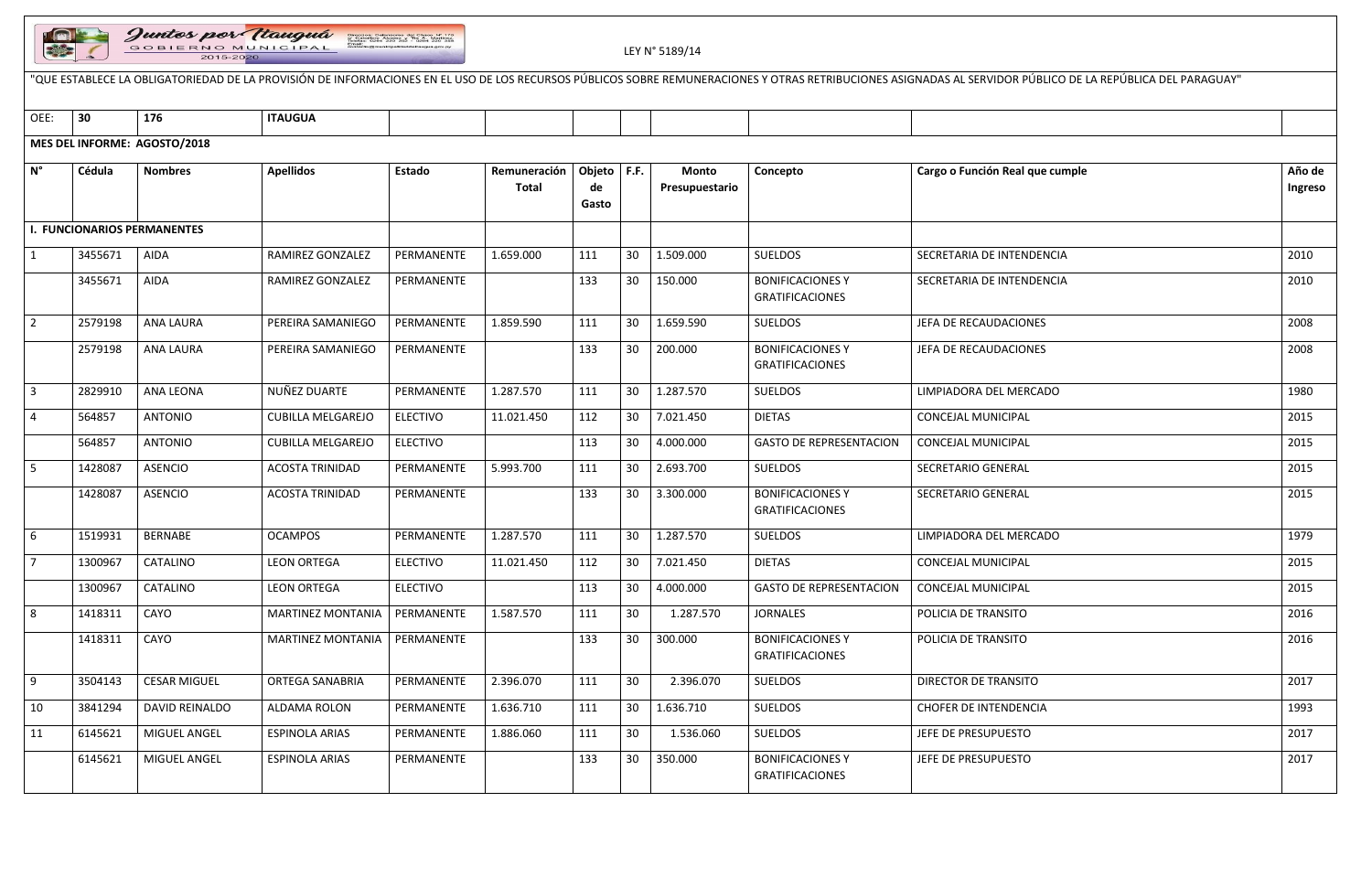| 12 | 4754970 | DIEGO VICENTE                         | CARDOZO CABAÑAS              | PERMANENTE      | 2.036.060  | 111 | 30 | 1.536.060 | <b>SUELDOS</b>                                    | JEFE DE PATRIMONIO                    | 2014 |
|----|---------|---------------------------------------|------------------------------|-----------------|------------|-----|----|-----------|---------------------------------------------------|---------------------------------------|------|
|    | 4754970 | DIEGO VICENTE                         | CARDOZO CABAÑAS              | PERMANENTE      |            | 133 | 30 | 500.000   | <b>BONIFICACIONES Y</b><br><b>GRATIFICACIONES</b> | JEFE DE PATRIMONIO                    | 2014 |
| 13 | 3755201 | DIOSNEL ANIBAL                        | ALDAMA PEREZ                 | PERMANENTE      | 1.350.000  | 111 | 30 | 1.350.000 | <b>SUELDOS</b>                                    | SECRETARIO DE CULTURA                 | 2014 |
| 14 | 1060791 | ESMERALDA                             | <b>BAEZ GONZALEZ</b>         | PERMANENTE      | 2.362.070  | 111 | 30 | 2.162.070 | <b>SUELDOS</b>                                    | DIRECTORA DE CATASTRO                 | 2006 |
|    | 1060791 | ESMERALDA                             | <b>BAEZ GONZALEZ</b>         | PERMANENTE      |            | 133 | 30 | 200.000   | <b>BONIFICACIONES Y</b><br><b>GRATIFICACIONES</b> | DIRECTORA DE CATASTRO                 | 2006 |
| 15 | 3182230 | <b>FABIO RUBEN</b>                    | AGÜERO ORTEGA                | <b>ELECTIVO</b> | 11.021.450 | 112 | 30 | 7.021.450 | <b>DIETAS</b>                                     | <b>CONCEJAL MUNICIPAL</b>             | 2015 |
|    | 3182230 | <b>FABIO RUBEN</b>                    | AGÜERO ORTEGA                | <b>ELECTIVO</b> |            | 113 | 30 | 4.000.000 | <b>GASTO DE REPRESENTACION</b>                    | CONCEJAL MUNICIPAL                    | 2015 |
| 16 | 1449825 | <b>FELIX</b>                          | <b>BRITEZ</b>                | PERMANENTE      | 1.287.570  | 111 | 30 | 1.287.570 | <b>SUELDOS</b>                                    | VIGILANTE LOCAL MUNICIPAL             | 2006 |
| 17 | 1029893 | <b>GLORIA ESTELA</b>                  | SALINAS DE GRAU              | <b>ELECTIVO</b> | 11.021.450 | 112 | 30 | 7.021.450 | <b>DIETAS</b>                                     | CONCEJAL MUNICIPAL                    | 2010 |
|    | 1029893 | <b>GLORIA ESTELA</b>                  | SALINAS DE GRAU              | <b>ELECTIVO</b> |            | 113 | 30 | 4.000.000 | <b>GASTO DE REPRESENTACION</b>                    | CONCEJAL MUNICIPAL                    | 2010 |
| 18 | 1898196 | <b>HEBERT DESIDERIO</b>               | <b>RODAS MARTINEZ</b>        | PERMANENTE      | 5.993.700  | 111 | 30 | 2.993.700 | <b>SUELDOS</b>                                    | DIRECTOR DE ADMINISTRACION Y FINANZAS | 2015 |
|    | 1898196 | <b>HEBERT DESIDERIO</b>               | <b>RODAS MARTINEZ</b>        | PERMANENTE      |            | 133 | 30 | 3.000.000 | <b>BONIFICACIONES Y</b><br><b>GRATIFICACIONES</b> | DIRECTOR DE ADMINISTRACION Y FINANZAS | 2015 |
| 19 | 2241945 | <b>HECTOR RAMON</b>                   | <b>VERA SALINAS</b>          | PERMANENTE      | 2.023.480  | 111 | 30 | 1.573.480 | <b>SUELDOS</b>                                    | LIQUIDADOR DE IMPUESTOS               | 2006 |
|    | 2241945 | <b>HECTOR RAMON</b>                   | <b>VERA SALINAS</b>          | PERMANENTE      |            | 133 | 30 | 450.000   | <b>BONIFICACIONES Y</b><br><b>GRATIFICACIONES</b> | LIQUIDADOR DE IMPUESTOS               | 2006 |
| 20 | 3244813 | HORACIO DANIEL                        | FERNANDEZ<br><b>MORINIGO</b> | <b>ELECTIVO</b> | 11.021.450 | 112 | 30 | 7.021.450 | <b>DIETAS</b>                                     | <b>CONCEJAL MUNICIPAL</b>             | 2015 |
|    | 3244813 | <b>HORACIO DANIEL</b>                 | FERNANDEZ<br><b>MORINIGO</b> | <b>ELECTIVO</b> |            | 113 | 30 | 4.000.000 | <b>GASTO DE REPRESENTACION</b>                    | CONCEJAL MUNICIPAL                    | 2015 |
| 21 | 346828  | <b>IGNACIA</b>                        | <b>MARTINEZ DE GOMEZ</b>     | PERMANENTE      | 1.287.570  | 111 | 30 | 1.287.570 | <b>SUELDOS</b>                                    | LIMPIADORA LOCAL MUNICIPAL            | 2004 |
| 22 | 1467820 | <b>JUAN BAUTISTA</b>                  | <b>FLORENTIN</b>             | PERMANENTE      | 1.287.570  | 111 | 30 | 1.287.570 | SUELDOS                                           | <b>JARDINERO</b>                      | 1997 |
| 23 | 2097787 | <b>JUAN LUIS</b><br><b>CONCEPCIÓN</b> | <b>GAMARRA MEZA</b>          | PERMANENTE      | 2.283.700  | 111 | 30 | 2.283.700 | <b>SUELDOS</b>                                    | <b>CHOFER FONACIDE</b>                | 2012 |
| 24 | 1432559 | <b>JUAN VICENTE</b>                   | LEZCANO CENTURIÓN            | PERMANENTE      | 1.986.710  | 111 | 30 | 1.986.710 | <b>SUELDOS</b>                                    | SECRETARIO DE JUZGADO DE FALTAS       | 2002 |
| 25 | 753783  | <b>JULIAN</b>                         | <b>GAONA VAZQUEZ</b>         | PERMANENTE      | 1.373.480  | 111 | 30 | 1.373.480 | <b>SUELDOS</b>                                    | AUXILIAR ADMINISTRATIVO               | 1969 |
| 26 | 2509589 | LAURA CAROLINA                        | <b>DOMINGUEZ PEREIRA</b>     | PERMANENTE      | 1.986.060  | 111 | 30 | 1.536.060 | <b>SUELDOS</b>                                    | CAJERA                                | 2007 |
|    | 2509589 | LAURA CAROLINA                        | DOMINGUEZ PEREIRA            | PERMANENTE      |            | 133 | 30 | 450.000   | <b>BONIFICACIONES Y</b><br><b>GRATIFICACIONES</b> | CAJERA                                | 2007 |
| 27 | 650587  | <b>LOURDES</b><br><b>JACQUELINE</b>   | VILLALBA REGUNEGA            | PERMANENTE      | 3.562.070  | 111 | 30 | 2.462.070 | <b>SUELDOS</b>                                    | DIRECTORA DE CULTURA                  | 2006 |
|    |         |                                       |                              |                 |            |     |    |           |                                                   |                                       |      |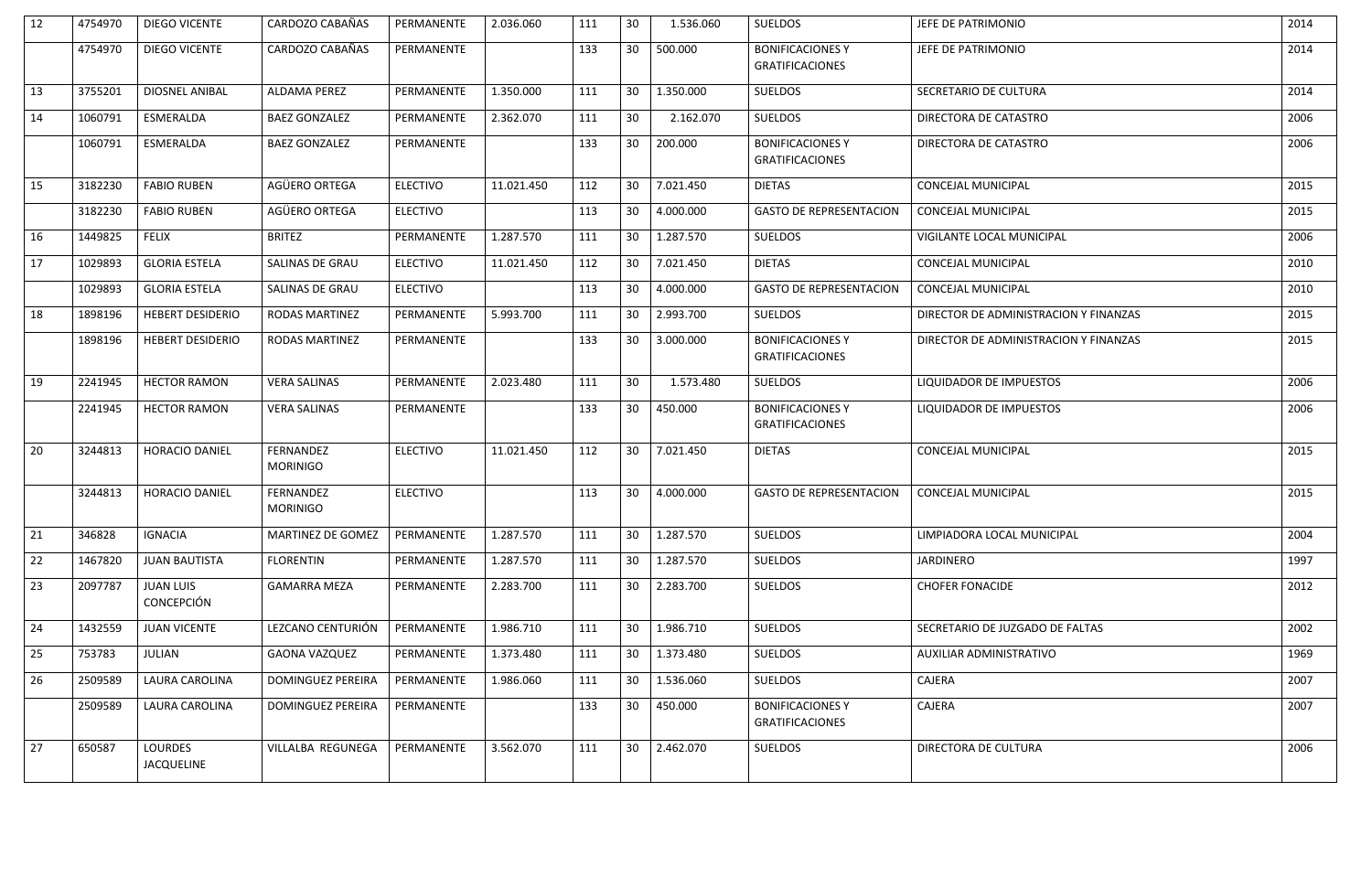|    | 650587  | <b>LOURDES</b><br><b>JACQUELINE</b> | VILLALBA REGUNEGA       | PERMANENTE      |            | 133 | 30              | 1.100.000 | <b>BONIFICACIONES Y</b><br><b>GRATIFICACIONES</b> | DIRECTORA DE CULTURA                            | 2006 |
|----|---------|-------------------------------------|-------------------------|-----------------|------------|-----|-----------------|-----------|---------------------------------------------------|-------------------------------------------------|------|
| 28 | 367477  | LUCIANO                             | <b>CABRERA PALACIOS</b> | <b>ELECTIVO</b> | 11.021.450 | 112 | 30              | 7.021.450 | <b>DIETAS</b>                                     | <b>CONCEJAL MUNICIPAL</b>                       | 2015 |
|    | 367477  | LUCIANO                             | <b>CABRERA PALACIOS</b> | <b>ELECTIVO</b> |            | 113 | 30              | 4.000.000 | <b>GASTO DE REPRESENTACION</b>                    | <b>CONCEJAL MUNICIPAL</b>                       | 2015 |
| 29 | 4328779 | <b>LUCIANO</b>                      | <b>SALINAS JARA</b>     | <b>ELECTIVO</b> | 11.021.450 | 112 | 30              | 7.021.450 | <b>DIETAS</b>                                     | <b>CONCEJAL MUNICIPAL</b>                       | 2015 |
|    | 4328779 | <b>LUCIANO</b>                      | <b>SALINAS JARA</b>     | <b>ELECTIVO</b> |            | 113 | 30              | 4.000.000 | <b>GASTO DE REPRESENTACION</b>                    | <b>CONCEJAL MUNICIPAL</b>                       | 2015 |
| 30 | 2103146 | <b>LUIS ALBERTO</b>                 | <b>ALVAREZ ISASI</b>    | PERMANENTE      | 3.662.070  | 111 | 30              | 2.162.070 | <b>SUELDOS</b>                                    | <b>ENCARGADO DE DOC</b>                         | 2006 |
|    | 2103146 | <b>LUIS ALBERTO</b>                 | <b>ALVAREZ ISASI</b>    | PERMANENTE      |            | 133 | 30              | 1.500.000 | <b>BONIFICACIONES Y</b><br><b>GRATIFICACIONES</b> | <b>ENCARGADO DE DOC</b>                         | 2006 |
| 31 | 1551213 | LUIS GONZAGA                        | <b>TORRES ALFONSO</b>   | PERMANENTE      | 2.362.070  | 111 | 30              | 2.162.070 | <b>SUELDOS</b>                                    | <b>AUXILIAR DE TRANSITO</b>                     | 2007 |
|    | 1551213 | LUIS GONZAGA                        | <b>TORRES ALFONSO</b>   | PERMANENTE      |            | 133 | 30              | 200.000   | <b>BONIFICACIONES Y</b><br><b>GRATIFICACIONES</b> | <b>AUXILIAR DE TRANSITO</b>                     | 2007 |
| 32 | 3718511 | <b>MARIO GUSTAVO</b>                | ORTIZ BOGARIN           | <b>ELECTIVO</b> | 11.021.450 | 112 | 30              | 7.021.450 | <b>DIETAS</b>                                     | <b>CONCEJAL MUNICIPAL</b>                       | 2015 |
|    | 3718511 | MARIO GUSTAVO                       | ORTIZ BOGARIN           | <b>ELECTIVO</b> |            | 113 | 30              | 4.000.000 | <b>GASTO DE REPRESENTACION</b>                    | CONCEJAL MUNICIPAL                              | 2015 |
| 33 | 1769540 | MIGUEL ANGEL                        | MEZA ACOSTA             | <b>ELECTIVO</b> | 12.751.100 | 112 | 30              | 5.183.100 | <b>DIETAS</b>                                     | INTENDENTE MUNICIPAL 2015/2020                  | 2015 |
|    | 1769540 | MIGUEL ANGEL                        | MEZA ACOSTA             | <b>ELECTIVO</b> |            | 133 | 30              | 4.000.000 | <b>BONIFICACIONES Y</b><br><b>GRATIFICACIONES</b> | INTENDENTE MUNICIPAL 2015/2020                  | 2015 |
|    | 1769540 | MIGUEL ANGEL                        | MEZA ACOSTA             | <b>ELECTIVO</b> |            | 113 | 30              | 3.568.000 | <b>GASTO DE REPRESENTACION</b>                    | INTENDENTE MUNICIPAL 2015/2020                  | 2015 |
| 34 | 1291426 | MIRIAN VIOLETA                      | <b>SALINAS SOSA</b>     | <b>ELECTIVO</b> | 11.021.450 | 112 | 30              | 7.021.450 | <b>DIETAS</b>                                     | CONCEJAL MUNICIPAL                              | 2010 |
|    | 1291426 | MIRIAN VIOLETA                      | <b>SALINAS SOSA</b>     | <b>ELECTIVO</b> |            | 113 | 30              | 4.000.000 | <b>GASTO DE REPRESENTACION</b>                    | CONCEJAL MUNICIPAL                              | 2010 |
| 35 | 6616571 | MIRNA ELIZABETH                     | RODAS ALCARAZ           | PERMANENTE      | 1.400.370  | 111 | 30              | 1.400.370 | <b>SUELDOS</b>                                    | SECRETARIA DE DIRECCION DE SALUBRIDAD E HIGIENE | 2014 |
| 36 | 5401266 | NOELIA TERESITA                     | SANTACRUZ BOGARIN       | PERMANENTE      | 1.490.000  | 111 | 30              | 1.390.000 | <b>SUELDOS</b>                                    | SECRETARIA DE LA DIRECCION DE RECURSOS HUMANOS  | 2014 |
|    | 5401266 | NOELIA TERESITA                     | SANTACRUZ BOGARIN       | PERMANENTE      |            | 133 | 30 <sup>°</sup> | 100.000   | <b>BONIFICACIONES Y</b><br><b>GRATIFICACIONES</b> | SECRETARIA DE LA DIRECCION DE RECURSOS HUMANOS  | 2014 |
| 37 | 3994625 | NORMA BEATRIZ                       | NUÑEZ SALDIVAR          | PERMANENTE      | 1.500.000  | 111 | 30              | 1.500.000 | <b>SUELDOS</b>                                    | SECRETARIA DE DIRECCION DE SALUBRIDAD E HIGIENE | 2016 |
| 38 | 1738363 | <b>ODULIO</b>                       | OJEDA GIMENEZ           | PERMANENTE      | 1.250.705  | 111 | 30              | 1.250.705 | <b>SUELDOS</b>                                    | SERENO DEPARTAMENTO OPERATIVO DE TRANSITO       | 2007 |
| 39 | 1527261 | <b>OSCAR ESTANISLAO</b>             | <b>GONZALEZ VERA</b>    | PERMANENTE      | 2.396.070  | 111 | 30              | 2.396.070 | <b>SUELDOS</b>                                    | JEFE DE APREMIOS                                | 1997 |
| 40 | 1173239 | RAMON                               | <b>CARBALLO BRITEZ</b>  | PERMANENTE      | 1.287.570  | 111 | 30              | 1.287.570 | <b>SUELDOS</b>                                    | SERENO MERCADO MUNICIPAL                        | 2017 |
| 41 | 1261454 | RAMON                               | CARDOZO<br>CAMPUZANO    | <b>ELECTIVO</b> | 11.021.450 | 112 | 30              | 7.021.450 | <b>DIETAS</b>                                     | CONCEJAL MUNICIPAL                              | 2010 |
|    | 1261454 | RAMON                               | CARDOZO<br>CAMPUZANO    | <b>ELECTIVO</b> |            | 113 | 30              | 4.000.000 | <b>GASTO DE REPRESENTACION</b>                    | <b>CONCEJAL MUNICIPAL</b>                       | 2010 |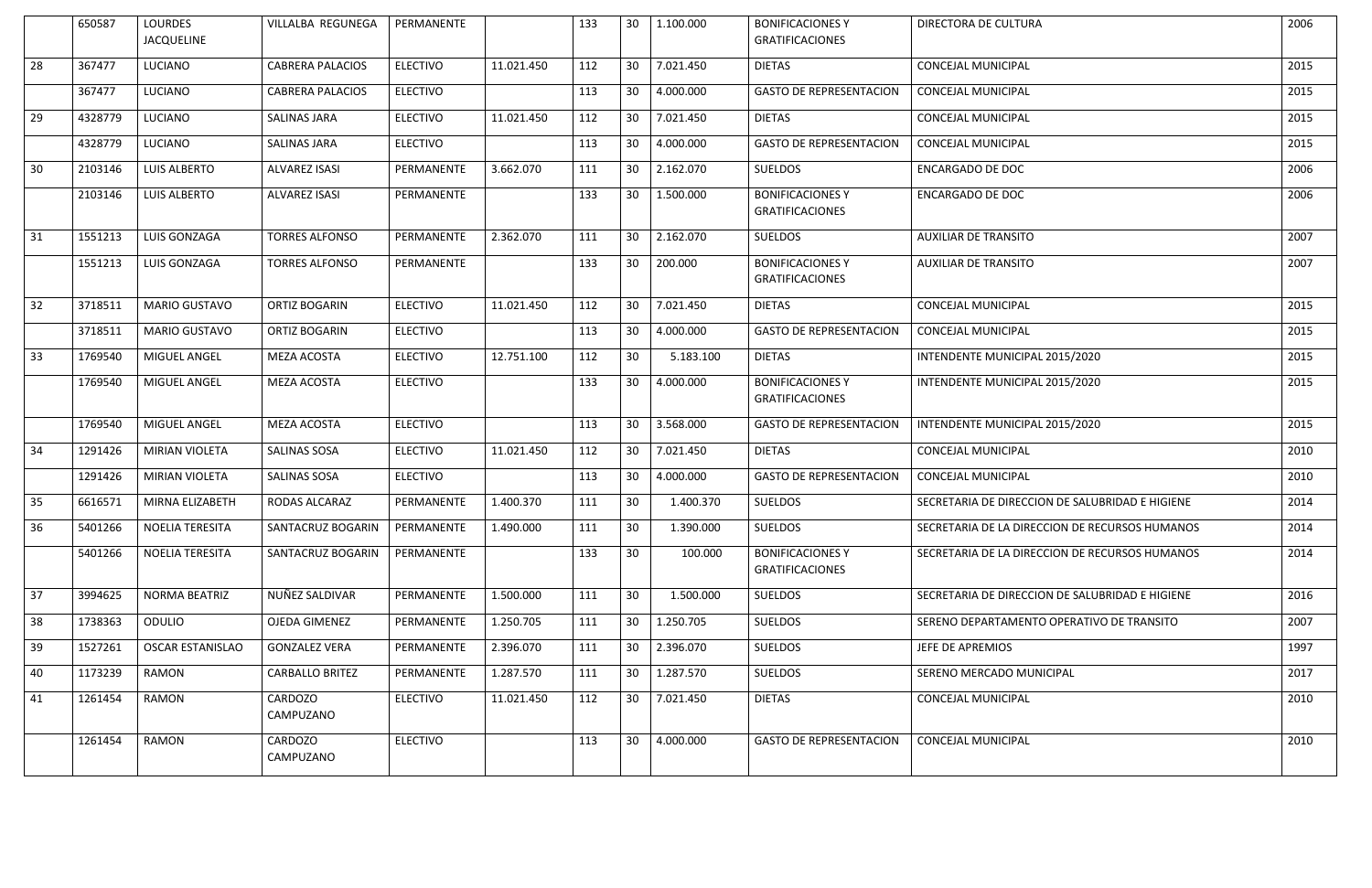| 42             | 1111724                        | <b>RAMONA</b>           | DURE CABAÑAS              | PERMANENTE        | 2.162.070   | 111 | 30 | 2.162.070   | <b>SUELDOS</b>                                    | ASESORA DIRECCION DE DIRECCION DE RECURSOS HUMANOS           | 2002 |
|----------------|--------------------------------|-------------------------|---------------------------|-------------------|-------------|-----|----|-------------|---------------------------------------------------|--------------------------------------------------------------|------|
| 43             | 1988591                        | ROLANDO DAVID           | <b>GIMENEZ ESCURRA</b>    | PERMANENTE        | 2.761.960   | 111 | 30 | 2.761.960   | <b>SUELDOS</b>                                    | <b>JUEZ DE FALTAS</b>                                        | 2016 |
| 44             | 3545086                        | <b>RUBEN ANTONIO</b>    | MORINIGO ORREGO           | PERMANENTE        | 3.012.070   | 111 | 30 | 2.662.070   | <b>SUELDOS</b>                                    | SECRETARIO GENERAL JUNTA MUNICIPAL                           | 2003 |
|                | 3545086                        | <b>RUBEN ANTONIO</b>    | MORINIGO ORREGO           | PERMANENTE        |             | 133 | 30 | 350.000     | <b>BONIFICACIONES Y</b><br><b>GRATIFICACIONES</b> | SECRETARIO GENERAL JUNTA MUNICIPAL                           | 2003 |
| 45             | 3335705                        | <b>RUTH NATALIA</b>     | RIVEROS RIQUELME          | PERMANENTE        | 1.959.000   | 111 | 30 | 1.959.000   | <b>SUELDOS</b>                                    | AUXILIAR ADMINISTRATIVO DE LA JUNTA MUNICIPAL                | 2010 |
| 46             | 4171300                        | SANDRA ELIZABETH        | CABAÑAS GALEANO           | PERMANENTE        | 1.287.570   | 111 | 30 | 1.287.570   | <b>SUELDOS</b>                                    | AUXILIAR DE DIRECCIÓN DE TRANSITO                            | 2008 |
| 47             | 1990586                        | <b>TOMAS</b>            | <b>RUIZ ROA</b>           | PERMANENTE        | 1.337.570   | 111 | 30 | 1.337.570   | <b>SUELDOS</b>                                    | INSPECTOR DE MATADERÍA                                       | 2007 |
| 48             | 1092187                        | <b>TOMAS ANTONIO</b>    | <b>MORINIGO GUERRERO</b>  | <b>ELECTIVO</b>   | 11.021.450  | 112 | 30 | 7.021.450   | <b>DIETAS</b>                                     | CONCEJAL MUNICIPAL                                           | 2015 |
|                | 1092187                        | <b>TOMAS ANTONIO</b>    | MORINIGO GUERRERO         | ELECTIVO          |             | 113 | 30 | 4.000.000   | <b>GASTO DE REPRESENTACION</b>                    | CONCEJAL MUNICIPAL                                           | 2015 |
| 49             | 1450866                        | <b>VICTORINO</b>        | <b>ORTEGA</b>             | PERMANENTE        | 1.287.570   | 111 | 30 | 1.287.570   | <b>SUELDOS</b>                                    | <b>ENCARGADO DE DEPOSITO</b>                                 | 1997 |
| 50             | 876164                         | <b>WILFRIDO</b>         | <b>DELGADO ROMERO</b>     | <b>ELECTIVO</b>   | 11.021.450  | 112 | 30 | 7.021.450   | <b>DIETAS</b>                                     | <b>CONCEJAL MUNICIPAL</b>                                    | 2010 |
|                | 876164                         | <b>WILFRIDO</b>         | <b>DELGADO ROMERO</b>     | <b>ELECTIVO</b>   |             | 113 | 30 | 4.000.000   | <b>GASTO DE REPRESENTACION</b>                    | CONCEJAL MUNICIPAL                                           | 2010 |
| 51             | 2918459                        | <b>WILMA</b>            | ACUÑA MIRANDA             | PERMANENTE        | 3.466.110   | 111 | 30 | 2.016.110   | <b>SUELDOS</b>                                    | <b>TESORERA</b>                                              | 2007 |
|                | 2918459                        | <b>WILMA</b>            | ACUÑA MIRANDA             | PERMANENTE        |             | 133 | 30 | 1.450.000   | <b>BONIFICACIONES Y</b><br><b>GRATIFICACIONES</b> | <b>TESORERA</b>                                              | 2007 |
|                |                                |                         |                           |                   | 226.045.155 |     |    | 226.045.155 |                                                   |                                                              |      |
|                | <b>II. PERSONAL CONTRATADO</b> |                         |                           |                   |             |     |    |             |                                                   |                                                              |      |
| $\mathbf{1}$   | 329539                         | <b>ADELA ELFIRIA</b>    | <b>BARBOTE NAVARRO</b>    | CONTRATADO        | 1.080.000   | 144 | 30 | 1.080.000   | <b>JORNALES</b>                                   | ENCARGADA DE LIMPIADORAS DE LA INSTITUCION                   | 2006 |
| $\overline{2}$ | 2374148                        | <b>ALCIDES</b>          | CARDOZO PATIÑO            | CONTRATADO        | 1.190.000   | 144 | 30 | 1.190.000   | <b>JORNALES</b>                                   | ENCARGADO DE COMISIONES VECINALES                            | 2006 |
| $\overline{3}$ | 5137103                        | <b>ALCIDES EMMANUEL</b> | <b>JARA RODRIGUEZ</b>     | <b>CONTRATADO</b> | 400.000     | 144 | 30 | 400.000     | <b>JORNALES</b>                                   | <b>AUXILIAR DE GUITARRA</b>                                  | 2018 |
| $\overline{4}$ | 6377875                        | ALDO                    | <b>ACOSTA VEGA</b>        | CONTRATADO        | 1.500.000   | 144 | 30 | 1.500.000   | <b>JORNALES</b>                                   | CHOFER DE CAMION VOLQUETE                                    | 2015 |
| 5 <sub>1</sub> | 4752712                        | ALDO ISAAC              | RODRIGUEZ ORTIZ           | <b>CONTRATADO</b> | 1.280.000   | 144 | 30 | 1.280.000   | <b>JORNALES</b>                                   | <b>INSPECTOR DE TRANSITO</b>                                 | 2018 |
| 6              | 1125750                        | ALFREDO                 | MEDINA LOPEZ              | CONTRATADO        | 4.300.000   | 145 | 30 | 4.300.000   | <b>HONORARIOS</b><br><b>PROFESIONALES</b>         | <b>ASESOR EXTERNO</b>                                        | 2016 |
| $\overline{7}$ | 1175896                        | <b>AMADO</b>            | <b>FERNANDEZ SANABRIA</b> | CONTRATADO        | 1.160.000   | 144 | 30 | 1.160.000   | <b>JORNALES</b>                                   | NOTIFICADOR DE DIRCCIÓN DE SALUBRIDAD E HIGIENE              | 2001 |
| 8              | 7368308                        | <b>ANALIA NOEMI</b>     | FERREIRA AGUILERA         | <b>CONTRATADO</b> | 800.000     | 144 | 30 | 800.000     | <b>JORNALES</b>                                   | GUIA MUSEO PARROQUIAL VIRGEN DEL ROSARIO                     | 2016 |
| 9              | 1396710                        | ANDRES                  | MANCUELLO                 | CONTRATADO        | 1.350.000   | 144 | 30 | 1.350.000   | <b>JORNALES</b>                                   | <b>ELECTRICISTA</b>                                          | 2006 |
| 10             | 1035413                        | ANDRES ABELINO          | <b>CASTILLO</b>           | <b>CONTRATADO</b> | 2.200.000   | 144 | 30 | 2.200.000   | <b>JORNALES</b>                                   | CHOFER RETROEXCAVADORA                                       | 2008 |
| 11             | 3711339                        | ANDRES SABINO           | ZORRILLA GAMARRA          | CONTRATADO        | 400.000     | 144 | 30 | 400.000     | <b>JORNALES</b>                                   | PROFESOR DEL CENTRO COMUNITARIO DEL ARTE DE ALDAMA<br>CAÑADA | 2014 |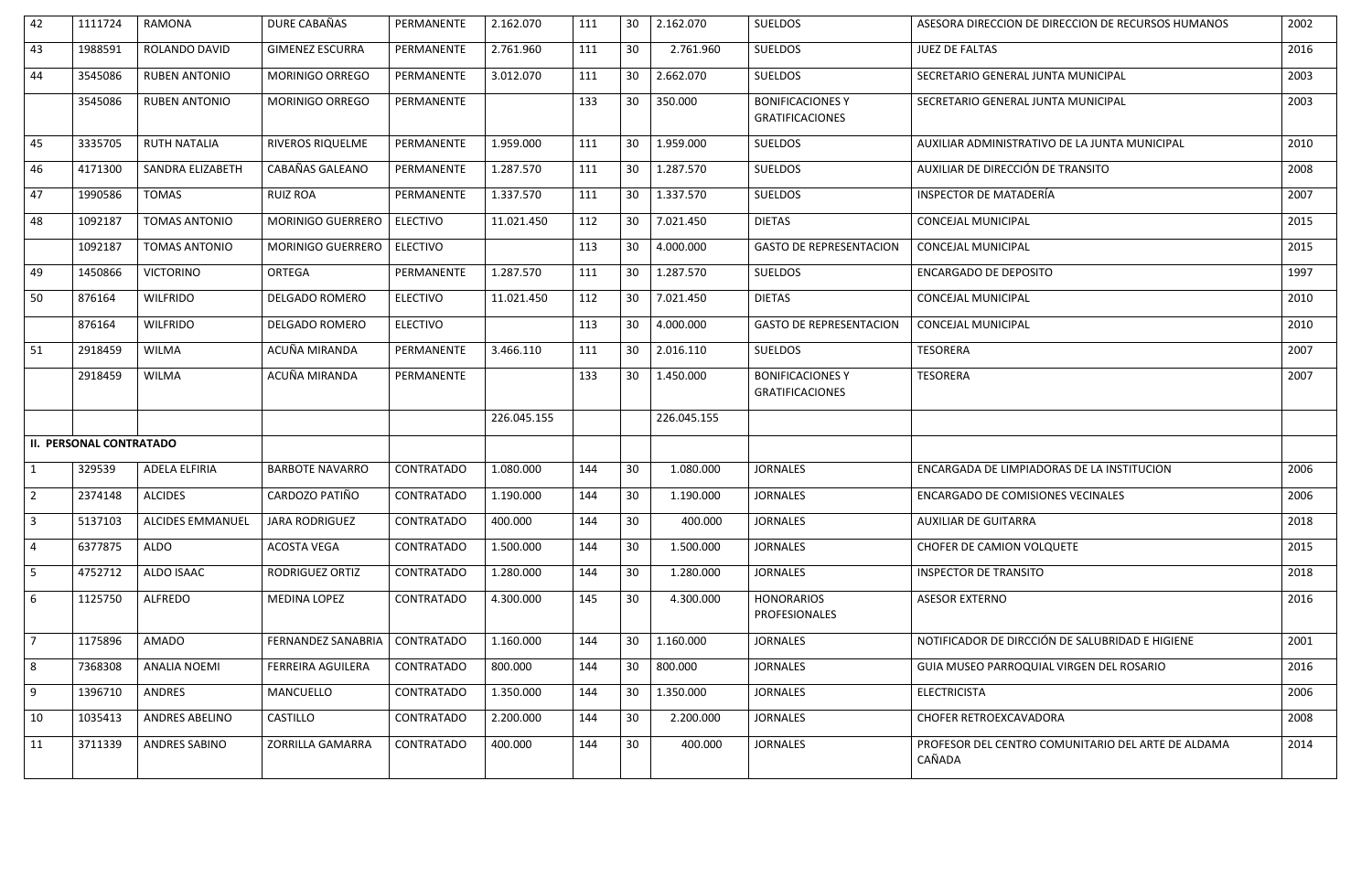| 12 | 4845025 | ANGEL RAMON             | <b>RIVEROS</b>             | <b>CONTRATADO</b> | 1.280.000 | 144 | 30              | 1.280.000 | <b>JORNALES</b>                           | <b>INSPECTOR DE TRANSITO</b>                                              | 2016 |
|----|---------|-------------------------|----------------------------|-------------------|-----------|-----|-----------------|-----------|-------------------------------------------|---------------------------------------------------------------------------|------|
| 13 | 527457  | <b>ANTONIA</b>          | SERVIAN NEDINA             | <b>CONTRATADO</b> | 1.200.000 | 144 | 30              | 1.200.000 | <b>JORNALES</b>                           | COCINERA DE LA ESCUELA BÁSICA Nº 1019 ESPIRITU SANTO                      | 2017 |
| 14 | 1046801 | <b>ANTONIO</b>          | <b>ESTIGARRIBIA OVELAR</b> | <b>CONTRATADO</b> | 2.400.000 | 145 | 30              | 2.400.000 | <b>HONORARIOS</b><br><b>PROFESIONALES</b> | DIRECTOR DE RECURSOS HUMANOS                                              | 2014 |
| 15 | 1425163 | <b>ANTONIO DEMETRIO</b> | <b>AGUILAR</b>             | <b>CONTRATADO</b> | 2.500.000 | 144 | 30              | 2.500.000 | <b>JORNALES</b>                           | ENCARGADO DE MANTENIMIENTO VIAL                                           | 2015 |
| 16 | 1995142 | <b>ANUNCIO</b>          | <b>FERREIRA SALINAS</b>    | <b>CONTRATADO</b> | 1.500.000 | 144 | 30              | 1.500.000 | <b>JORNALES</b>                           | <b>ENCARGADO DEL CEMENTERIO</b>                                           | 2006 |
| 17 | 2547295 | ARMINDA                 | <b>ACOSTA RIVEROS</b>      | <b>CONTRATADO</b> | 1.560.000 | 144 | 30              | 1.560.000 | <b>JORNALES</b>                           | PERSONAL DE LA CUARILLA MUNICIPAL                                         | 2012 |
| 18 | 3019326 | ARNALDO CRISTINO        | DIAZ BOBADILLA             | <b>CONTRATADO</b> | 1.280.000 | 144 | 30              | 1.280.000 | <b>JORNALES</b>                           | <b>INSPECTOR DE TRANSITO</b>                                              | 2015 |
| 19 | 2093968 | <b>ATANASIO</b>         | <b>GONZALEZ RUIZ DIAZ</b>  | <b>CONTRATADO</b> | 1.320.000 | 144 | 30              | 1.320.000 | <b>JORNALES</b>                           | VIGILANTE DEL CENTRO CULTURAL                                             | 2006 |
| 20 | 1723069 | <b>AUGUSTO SABINO</b>   | <b>BAEZ</b>                | <b>CONTRATADO</b> | 1.560.000 | 144 | 30              | 1.560.000 | <b>JORNALES</b>                           | PERSONAL DE LA CUADRILLA MUNICIPAL                                        | 2017 |
| 21 | 1630337 | <b>AURELIA</b>          | <b>LOPEZ</b>               | <b>CONTRATADO</b> | 1.560.000 | 144 | 30              | 1.560.000 | <b>JORNALES</b>                           | PERSONAL DE LA CUARILLA MUNICIPAL                                         | 2008 |
| 22 | 2166986 | <b>BERNARDINO</b>       | <b>CANDIA</b>              | <b>CONTRATADO</b> | 1.560.000 | 144 | 30              | 1.560.000 | <b>JORNALES</b>                           | PERSONAL DE LA CUARILLA MUNICIPAL                                         | 2001 |
| 23 | 2387158 | <b>BERNARDINO</b>       | <b>OJEDA</b>               | <b>CONTRATADO</b> | 1.240.000 | 144 | 30              | 1.240.000 | <b>JORNALES</b>                           | <b>VIGILANTE DEL CENTRO CULTURAL</b>                                      | 2001 |
| 24 | 3426496 | <b>BLANCA CELINA</b>    | <b>FLEITAS DE GAONA</b>    | <b>CONTRATADO</b> | 1.200.000 | 144 | 30              | 1.200.000 | <b>JORNALES</b>                           | COCINERA ESCUELA CONCEPCION LEYES DE CHAVEZ                               | 2014 |
| 25 | 4672918 | <b>BLANCA JUSTINA</b>   | LOPEZ DE SANTACRUZ         | <b>CONTRATADO</b> | 2.000.000 | 144 | 30              | 2.000.000 | <b>JORNALES</b>                           | ENCARGADA DE LA SECRETARIA DE LA MUJER                                    | 2016 |
| 26 | 5784480 | <b>BLAS HERMINIO</b>    | CARDOZO AMARILLA           | CONTRATADO        | 1.600.000 | 144 | 30              | 1.600.000 | <b>JORNALES</b>                           | CAJERO                                                                    | 2013 |
| 27 | 5379991 | <b>BRUNA YGNACIA</b>    | <b>VEGA</b>                | CONTRATADO        | 400.000   | 144 | 30              | 400.000   | <b>JORNALES</b>                           | PROFESOR DEL CENTRO COMUNITARIO DE ALDAMA CAÑADA                          | 2010 |
| 28 | 2217811 | <b>CARLOS</b>           | <b>ALFONSO CACERES</b>     | <b>CONTRATADO</b> | 1.560.000 | 144 | 30              | 1.560.000 | <b>JORNALES</b>                           | PERSONAL DE LA CUARILLA MUNICIPAL                                         | 2010 |
| 29 | 1810981 | <b>CARLOS ALBERTO</b>   | <b>ESPINOLA</b>            | <b>CONTRATADO</b> | 1.460.000 | 144 | 30              | 1.460.000 | <b>JORNALES</b>                           | SERENO CICLOVIA MUNICIPAL                                                 | 2006 |
| 30 | 4866426 | <b>CARLOS ALCIDES</b>   | <b>ECHEVERRIA CACERES</b>  | CONTRATADO        | 500.000   | 144 | 30              | 500.000   | <b>JORNALES</b>                           | PROFESOR DE SEMINARIO DE LA ESCUELA DE TEATRO                             | 2018 |
| 31 | 4947780 | <b>CARLOS AUGUSTO</b>   | <b>ROMERO GAMARRA</b>      | <b>CONTRATADO</b> | 1.300.000 | 144 | 30              | 1.300.000 | <b>JORNALES</b>                           | CHOFER DIRECCION DE ADMINISTRACIÓN                                        | 2012 |
| 32 | 1230922 | <b>CARLOS EDUARDO</b>   | <b>RIVEROS OTERO</b>       | CONTRATADO        | 1.500.000 | 144 | 30              | 1.500.000 | <b>JORNALES</b>                           | ENCARGADO DE OFICINA DE ACCESO A INFORMACIONES PUBLICAS                   | 2010 |
| 33 | 1257725 | <b>CARLOS RUBÉN</b>     | <b>RIVEROS</b>             | CONTRATADO        | 1.560.000 | 144 | 30              | 1.560.000 | <b>JORNALES</b>                           | PERSONAL DE LA CUARILLA MUNICIPAL                                         | 2006 |
| 34 | 2342498 | <b>CARLOS UBALDO</b>    | <b>SALINAS SOSA</b>        | <b>CONTRATADO</b> | 1.000.000 | 144 | 30              | 1.000.000 | <b>JORNALES</b>                           | SERENO JUNTA MUNICIPAL                                                    | 2006 |
| 35 | 4694597 | <b>CARMEN DIANA</b>     | <b>SERVIAN CENTURION</b>   | CONTRATADO        | 1.180.000 | 144 | 30              | 1.180.000 | <b>JORNALES</b>                           | SECRETARIA ASESORIA JURIDICA                                              | 2006 |
| 36 | 4653056 | CAROLINA                | <b>CANTERO ARANA</b>       | CONTRATADO        | 1.200.000 | 144 | 30              | 1.200.000 | <b>JORNALES</b>                           | AYUDANTE COCINA ESCUELA CONCEPCIÓN LEYES DE CHAVEZ                        | 2014 |
| 37 | 4689541 | CATALINA                | <b>FLEITAS PRESENTADO</b>  | <b>CONTRATADO</b> | 1.200.000 | 144 | 30              | 1.200.000 | <b>JORNALES</b>                           | AYUDANTE DE COCINA ESCUELA JUKYRYMI                                       | 2016 |
| 38 | 5540564 | <b>CELINA MARIA</b>     | LEGUIZAMÓN<br>CAMPUZAMO    | CONTRATADO        | 200.000   | 144 | 30 <sup>°</sup> | 200.000   | <b>JORNALES</b>                           | PROFESORA AUXILIAR DEL CENTRO COMUNITARIO MUNICIPAL DE<br>ARTE DE YVYRATY | 2018 |
| 39 | 2316677 | CELSO                   | DIAZ FLORENTÍN             | <b>CONTRATADO</b> | 1.560.000 | 144 | 30              | 1.560.000 | <b>JORNALES</b>                           | PERSONAL DELA CUADRILLA MUNICIPAL                                         | 2017 |
| 40 | 5631461 | <b>CESAR FIDEL</b>      | <b>GONZALEZ GONZALEZ</b>   | <b>CONTRATADO</b> | 1.000.000 | 144 | 30              | 1.000.000 | <b>JORNALES</b>                           | ORDENANZA DE LA JUNTA MUNICIPAL                                           | 2016 |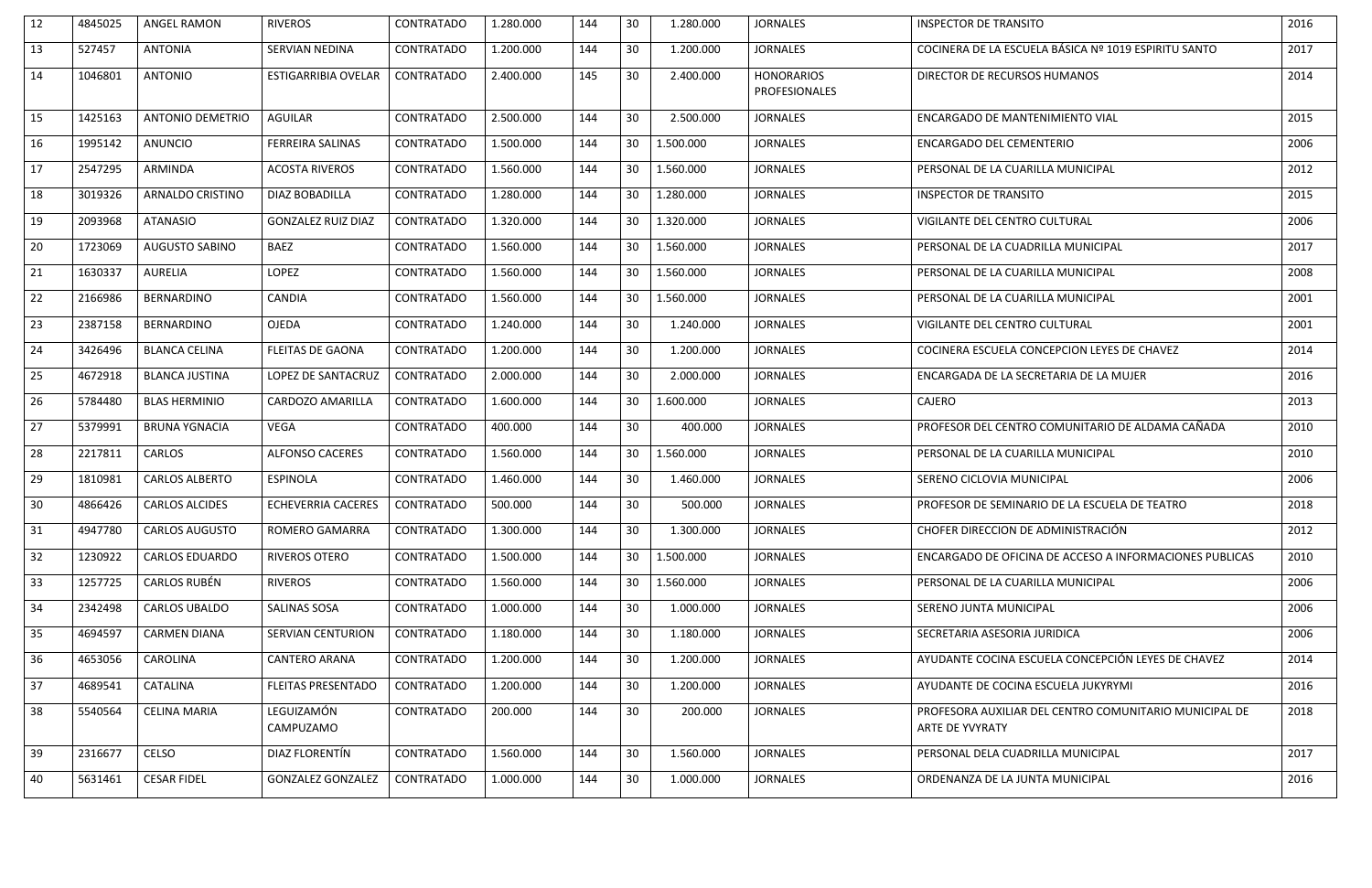| 41 | 4993881 | <b>CESAR JESUS DAVID</b>             | <b>OJEDA MARTINEZ</b>    | <b>CONTRATADO</b> | 1.280.000 | 144 | 30<br>1.280.000              | <b>JORNALES</b>                    | AGENTE MUNICIPAL DE TRANSITO                                  | 2017 |
|----|---------|--------------------------------------|--------------------------|-------------------|-----------|-----|------------------------------|------------------------------------|---------------------------------------------------------------|------|
| 42 | 2046148 | <b>CHISTIAN</b><br><b>BIENVENIDO</b> | <b>CANTERO NUNEZ</b>     | <b>CONTRATADO</b> | 1.580.000 | 144 | 30<br>1.580.000              | <b>JORNALES</b>                    | <b>INSPECTOR DE TRANSITO</b>                                  | 2016 |
| 43 | 1129825 | CLAUDELINA                           | <b>ROJAS DE RIVEROS</b>  | <b>CONTRATADO</b> | 1.200.000 | 144 | 30<br>1.200.000              | <b>JORNALES</b>                    | AYUDANTE DE COCINA ESCUELA PROF. ESTANISLAO ESPINOLA          | 2014 |
| 44 | 2540568 | <b>CLAUDIO DAVID</b>                 | RAMIREZ GONZALEZ         | <b>CONTRATADO</b> | 1.000.000 | 144 | 30<br>1.000.000              | <b>JORNALES</b>                    | PROFESOR DEL TALLER DE TEATRO                                 | 2011 |
| 45 | 5615895 | <b>CRISTHIAN ADOLFO</b>              | MARIQUE                  | <b>CONTRATADO</b> | 1.560.000 | 144 | 30<br>1.560.000              | <b>JORNALES</b>                    | PERSONAL DE LA CUADRILLA MUNICIPAL                            | 2017 |
| 46 | 2098056 | <b>CRISTHIAN</b><br><b>MILCIADES</b> | OLMEDO GAONA             | <b>CONTRATADO</b> | 1.300.000 | 144 | 1.300.000<br>30              | <b>JORNALES</b>                    | SERENO CENTRO CULTURAL                                        | 2006 |
| 47 | 5013815 | <b>CRISTINA</b>                      | ORTIZ                    | <b>CONTRATADO</b> | 1.200.000 | 144 | 30<br>1.200.000              | <b>JORNALES</b>                    | AYUDANTE DE COCINA ESCUELA URUNDE'Y                           | 2014 |
| 48 | 6548480 | <b>CYNTHIA MARINA</b>                | <b>ESCOBAR VEGA</b>      | <b>CONTRATADO</b> | 1.280.000 | 144 | 30<br>1.280.000              | <b>JORNALES</b>                    | <b>INSPECTOR DE TRANSITO</b>                                  | 2016 |
| 49 | 4212344 | <b>CYNTHIA RAMONA</b>                | PEREZ ACOSTA             | <b>CONTRATADO</b> | 1.378.000 | 144 | 1.378.000<br>30              | <b>JORNALES</b>                    | <b>INSPECTOR DE TRANSITO</b>                                  | 2006 |
| 50 | 3861018 | <b>DAHIANA BEATRIZ</b>               | ZARZA VEGA               | <b>CONTRATADO</b> | 950.000   | 144 | 30<br>950.000                | <b>JORNALES</b>                    | AUXILIAR SECRETARIA ESCUELA DE TEATRO                         | 2015 |
| 51 | 3983099 | <b>DAMYR FABIAN</b>                  | <b>FABIO PALACIOS</b>    | CONTRATADO        | 800.000   | 144 | 30<br>800.000                | <b>JORNALES</b>                    | PROFESOR DE GUITARRA                                          | 2011 |
| 52 | 2392439 | DANELIA ROSALBA                      | <b>CACERES DE BAEZ</b>   | <b>CONTRATADO</b> | 1.400.000 | 144 | 30<br>1.400.000              | <b>JORNALES</b>                    | ASISTENTE DE SECRETARIA DE ACCION SOCIAL                      | 2010 |
| 53 | 1256862 | <b>DANIEL</b>                        | PATIÑO GALEANO           | <b>CONTRATADO</b> | 1.560.000 | 144 | 30<br>1.560.000              | <b>JORNALES</b>                    | PERSONAL DE LA CUARILLA MUNICIPAL                             | 2004 |
| 54 | 1551577 | DEOLINDA RAMONA                      | <b>GIMENEZ BERKHOLTZ</b> | <b>CONTRATADO</b> | 650.000   | 144 | 30<br>650.000                | <b>JORNALES</b>                    | PROFESORA DEL CENTRO COMUNITARIO DEL ARTE DE ALDAMA<br>CAÑADA | 2011 |
| 55 | 5781796 | <b>DERLIS DAVID</b>                  | <b>ACOSTA ROJAS</b>      | <b>CONTRATADO</b> | 1.000.000 | 144 | 30<br>1.000.000              | <b>JORNALES</b>                    | AUXILIAR ADMINISTRATIVO                                       | 2015 |
| 56 | 3323891 | <b>DERLIS JOAQUIN</b>                | <b>CORREA OCAMPOS</b>    | <b>CONTRATADO</b> | 2.200.000 | 144 | 30<br>2.200.000              | <b>JORNALES</b>                    | JEFE DE CATASTRO                                              | 2001 |
| 57 | 3664625 | DIEGO ARMANDO                        | VILLAGRA ESPINOLA        | <b>CONTRATADO</b> | 800.000   | 144 | 30<br>800.000                | <b>JORNALES</b>                    | AUXILIAR ADMINISTRATIVO DEL MERCADO MUNICIPAL                 | 2017 |
| 58 | 1563441 | <b>DOLLY ELIZABETH</b>               | MORALES CABRERA          | CONTRATADA        | 2.200.000 | 145 | 30 <sup>°</sup><br>2.200.000 | <b>HONORARIOS</b><br>PROFESIONALES | AUDITORA INTERNA                                              | 2018 |
| 59 | 868480  | <b>EDELMIRO</b>                      | CABAÑAS                  | CONTRATADO        | 1.500.000 | 144 | 30<br>1.500.000              | <b>JORNALES</b>                    | SERENO DEL AREA RECREATIVO DE ESTANZUELA                      | 2018 |
| 60 | 1223116 | <b>EDUARDO</b>                       | RAMIREZ                  | <b>CONTRATADO</b> | 2.650.000 | 144 | 30<br>2.650.000              | <b>JORNALES</b>                    | <b>CHOFER MOTONIVELADORA</b>                                  | 2010 |
| 61 | 6263431 | <b>EDUARDO</b>                       | ALDANA ESCURRA           | <b>CONTRATADO</b> | 1.280.000 | 144 | 30<br>1.280.000              | <b>JORNALES</b>                    | <b>INSPECTOR DE TRANSITO</b>                                  | 2017 |
| 62 | 1823791 | <b>ELOISA</b>                        | CANDIA                   | <b>CONTRATADO</b> | 1.276.000 | 144 | 30<br>1.276.000              | <b>JORNALES</b>                    | LIMPIADORA DE LA INSTITUCIÓN                                  | 2001 |
| 63 | 925860  | <b>ELVIRA</b>                        | MANCUELLO                | <b>CONTRATADO</b> | 1.200.000 | 144 | 30<br>1.200.000              | <b>JORNALES</b>                    | AYUDANTE DE COCINA ESCUELA URUNDE'Y                           | 2015 |
| 64 | 1701557 | EMILIANO                             | <b>DIAZ</b>              | <b>CONTRATADO</b> | 2.340.000 | 144 | 30<br>2.340.000              | <b>JORNALES</b>                    | CHOFER CUADRILLA MUNICIPAL                                    | 2013 |
| 65 | 5421873 | EMMANUEL                             | LOPEZ CORONEL            | <b>CONTRATADO</b> | 1.560.000 | 144 | 1.560.000<br>30              | <b>JORNALES</b>                    | PERSONAL DE LA CUADRILLA MUNICIPAL                            | 2016 |
| 66 | 3690061 | <b>ENRIQUE ALBERTO</b>               | <b>ESCOBAR OVELAR</b>    | <b>CONTRATADO</b> | 2.150.000 | 144 | 30<br>2.150.000              | <b>JORNALES</b>                    | CONSULTORIA Y FORTALECIMIENTO DE LOS CENTROS COMUNITARIOS     | 2012 |
| 67 | 2072917 | <b>FAUSTO</b>                        | <b>GALEANO GUERRERO</b>  | CONTRATADO        | 1.500.000 | 144 | 30 <sup>°</sup><br>1.500.000 | <b>JORNALES</b>                    | SEPULTURERO DEL CEMENTERIO MUNICIPAL                          | 2001 |
|    |         |                                      |                          |                   |           |     |                              |                                    |                                                               |      |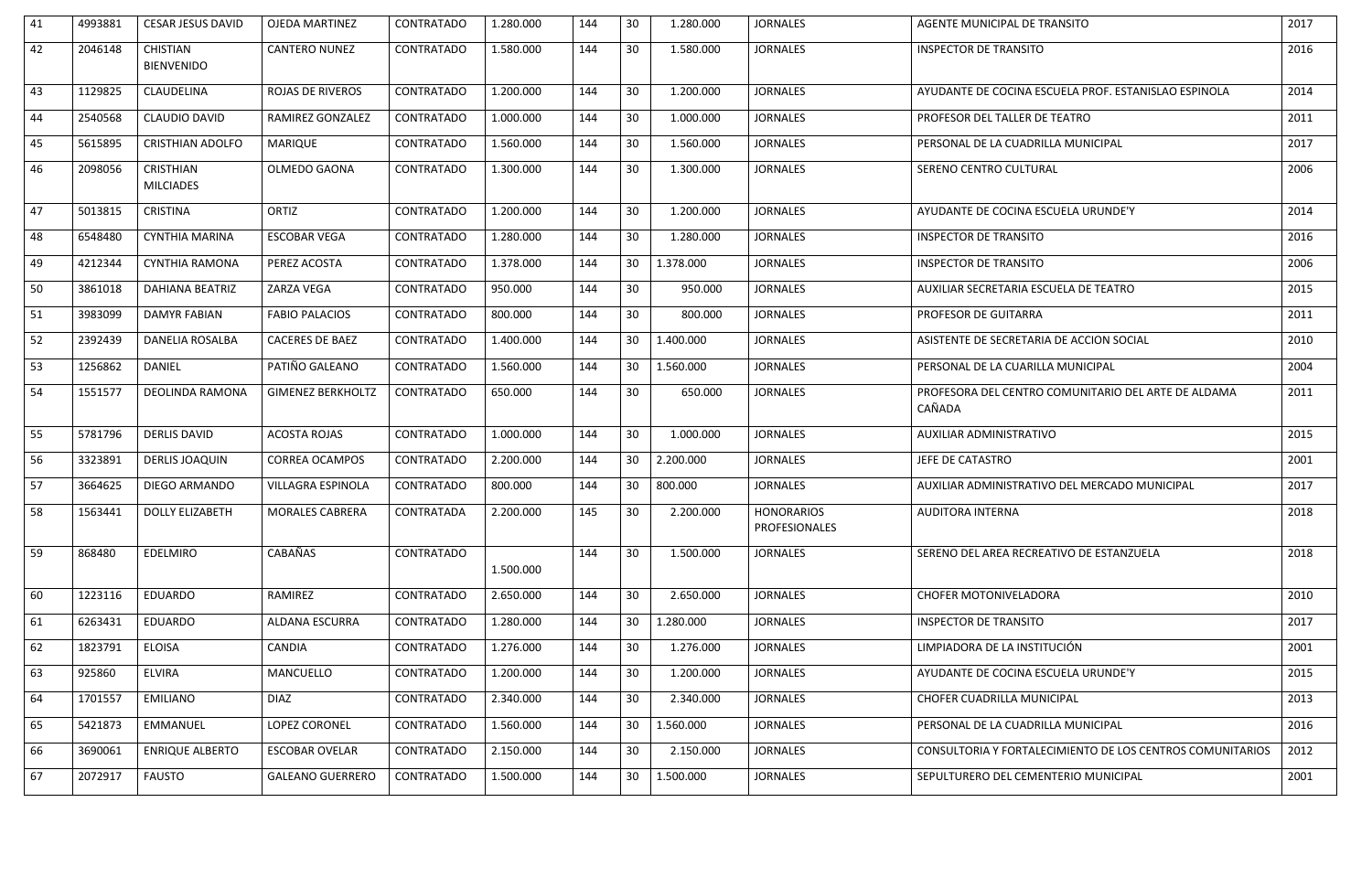| 68 | 1297237 | <b>FEDERICO</b>         | <b>MARECOS</b><br><b>HERMOSILLA</b> | <b>CONTRATADO</b> | 1.800.000 | 145 | 30 | 1.800.000 | <b>HONORARIOS</b><br>PROFESIONALES        | ASESOR DEL DEPARTAMENTO DE CULTURA                              | 2016 |
|----|---------|-------------------------|-------------------------------------|-------------------|-----------|-----|----|-----------|-------------------------------------------|-----------------------------------------------------------------|------|
| 69 | 2913774 | <b>FELICIA</b>          | SERVIAN OJEDA                       | <b>CONTRATADO</b> | 1.000.000 | 144 | 30 | 1.000.000 | <b>JORNALES</b>                           | LIMPIADORA DEL CENTRO CULTURAL                                  | 2011 |
| 70 | 439792  | <b>FELIX</b>            | <b>FERREIRA MORINIGO</b>            | CONTRATADO        | 350.000   | 144 | 30 | 350.000   | <b>JORNALES</b>                           | PROFESOR AUXILIAR DE CORO MUNICIPAL DE LA TERCERA EDAD          | 2016 |
| 71 | 1809865 | <b>FIDEL</b>            | <b>COLMAN GIMENEZ</b>               | <b>CONTRATADO</b> | 2.081.690 | 144 | 30 | 2.081.690 | <b>JORNALES</b>                           | PERSONAL DE LA CUADRILLA MUNICIPAL                              | 2016 |
| 72 | 1790789 | <b>FIDELINA</b>         | RUIZ DIAZ ZARACHO                   | <b>CONTRATADO</b> | 1.200.000 | 144 | 30 | 1.200.000 | <b>JORNALES</b>                           | Ayudante de Cocina de la Escuela Bàsica Nº 6.660 Vecinos Unidos | 2016 |
| 73 | 1558227 | <b>FLORIA</b>           | PIRIS AGUILERA                      | <b>CONTRATADO</b> | 4.400.000 | 145 | 30 | 4.400.000 | <b>HONORARIOS</b><br><b>PROFESIONALES</b> | FISCALIZADORA DE OBRAS DE FONACIDE                              | 2015 |
| 74 | 2352462 | <b>FRANCISCO JAVIER</b> | MANCUELLO<br>SAMANIEGO              | <b>CONTRATADO</b> | 1.245.000 | 144 | 30 | 1.245.000 | <b>JORNALES</b>                           | <b>INSPECTOR DE CATASTRO</b>                                    | 2006 |
| 75 | 3823511 | <b>FREDY GABRIEL</b>    | <b>TRINIDAD GONZALEZ</b>            | CONTRATADO        | 1.200.000 | 144 | 30 | 1.200.000 | <b>JORNALES</b>                           | <b>CHOFER TRACTOR AGRICOLA</b>                                  | 2012 |
| 76 | 1247968 | <b>GILBERTO</b>         | <b>SARACHO OVELAR</b>               | <b>CONTRATADO</b> | 1.560.000 | 144 | 30 | 1.560.000 | <b>JORNALES</b>                           | PERSONAL DE LA CUARILLA MUNICIPAL                               | 2001 |
| 77 | 1888963 | GILL                    | ALFONSO JARA                        | <b>CONTRATADO</b> | 1.560.000 | 144 | 30 | 1.560.000 | <b>JORNALES</b>                           | VIGILANTE DEL LOCAL MUNICIPAL                                   | 2001 |
| 78 | 2091234 | <b>GLADIS</b>           | <b>GONZALEZ DE</b><br>RAMIREZ       | <b>CONTRATADO</b> | 1.200.000 | 144 | 30 | 1.200.000 | <b>JORNALES</b>                           | COCINERA ESCUELA CONCEPCIÓN LEYES DE CHAVEZ                     | 2014 |
| 79 | 1947556 | <b>GLADYS ELIZABETH</b> | <b>CENTURION</b>                    | <b>CONTRATADO</b> | 1.200.000 | 144 | 30 | 1.200.000 | <b>JORNALES</b>                           | COCINERA DE LA ESCUELA BÁSICA Nº 1019 ESPIRITU SANTO            | 2017 |
| 80 | 3323239 | <b>GLADYS ESTELA</b>    | ORTEGA DUARTE                       | <b>CONTRATADO</b> | 1.200.000 | 144 | 30 | 1.200.000 | <b>JORNALES</b>                           | <b>CONSEJERA DE CODENI</b>                                      | 2012 |
| 81 | 4455573 | <b>GLADYS ZUNILDA</b>   | <b>TOLEDO BENITEZ</b>               | <b>CONTRATADO</b> | 1.200.000 | 144 | 30 | 1.200.000 | <b>JORNALES</b>                           | <b>CONSEJERA DE CODENI</b>                                      | 2013 |
| 82 | 2189180 | <b>GLORIA RAMONA</b>    | <b>ORTEGA SOLEY</b>                 | CONTRATADA        | 1.200.000 | 144 | 30 | 1.200.000 | <b>JORNALES</b>                           | COCINERA ESCUELA CONCEPCIÓN LEYES DE CHAVEZ                     | 2017 |
| 83 | 2392469 | <b>GLORIA ROSSANA</b>   | VELAZQUEZ G.                        | <b>CONTRATADO</b> | 1.200.000 | 144 | 30 | 1.200.000 | <b>JORNALES</b>                           | COCINERA ESCUELA JUKYRYMI                                       | 2014 |
| 84 | 3750268 | <b>GRACIELA</b>         | VAZQUEZ MIÑO                        | <b>CONTRATADO</b> | 1.200.000 | 144 | 30 | 1.200.000 | <b>JORNALES</b>                           | COCINERA ESCUELA PROF. ESTANISLAO ESPINOLA                      | 2014 |
| 85 | 3819310 | <b>GRACIELA</b>         | PRESENTADO                          | <b>CONTRATADO</b> | 1.200.000 | 144 | 30 | 1.200.000 | <b>JORNALES</b>                           | AYUDANTE DE COCINA ESCUELA JUKYRYMI                             | 2014 |
| 86 | 5625542 | GUADALUPE<br>CATALINA   | FERNANDEZ                           | <b>CONTRATADO</b> | 1.000.000 | 144 | 30 | 1.000.000 | <b>JORNALES</b>                           | GUIA MUSEO PARROQUIAL VIRGEN DEL ROSARIO                        | 2017 |
| 87 | 1132395 | <b>GUSTAVO JAVIER</b>   | <b>CRECHI CORONEL</b>               | <b>CONTRATADO</b> | 1.496.000 | 144 | 30 | 1.496.000 | <b>JORNALES</b>                           | SERENO JUNTA MUNICIPAL                                          | 2006 |
| 88 | 6529318 | <b>GUSTAVO JAVIER</b>   | <b>SALINAS TRINIDAD</b>             | <b>CONTRATADO</b> | 1.200.000 | 144 | 30 | 1.200.000 | <b>JORNALES</b>                           | SERENO CENTRO DE OPERACIONES POLICIA DE TRANSITO                | 2017 |
| 89 | 2987093 | <b>HECTOR AMADO</b>     | CARDOZO<br>LEGUIZAMON               | <b>CONTRATADO</b> | 1.560.000 | 144 | 30 | 1.560.000 | <b>JORNALES</b>                           | PERSONAL DE LA CUARILLA MUNICIPAL                               | 2017 |
| 90 | 2100335 | <b>HECTOR VIDAL</b>     | <b>MEDINA</b>                       | <b>CONTRATADO</b> | 1.560.000 | 144 | 30 | 1.560.000 | <b>JORNALES</b>                           | PERSONAL DE LA CUARILLA MUNICIPAL                               | 2016 |
| 91 | 4783445 | <b>HERNAN</b>           | <b>BAEZ GUERRERO</b>                | CONTRATADO        | 800.000   | 144 | 30 | 800.000   | <b>JORNALES</b>                           | PROFESOR DE GUITARRA                                            | 2012 |
| 92 | 5312526 | <b>HERNAN</b>           | MERELES CARDOZO                     | <b>CONTRATADO</b> | 1.560.000 | 144 | 30 | 1.560.000 | <b>JORNALES</b>                           | PERSONAL DE LA CUARILLA MUNICIPAL                               | 2016 |
| 93 | 818645  | <b>HIGINIO</b>          | <b>BRITOS BAREIRO</b>               | <b>CONTRATADO</b> | 1.400.000 | 144 | 30 | 1.400.000 | <b>JORNALES</b>                           | ENCARGADO DE BIBLIOTECA DEL CENTRO CULTURAL                     | 2006 |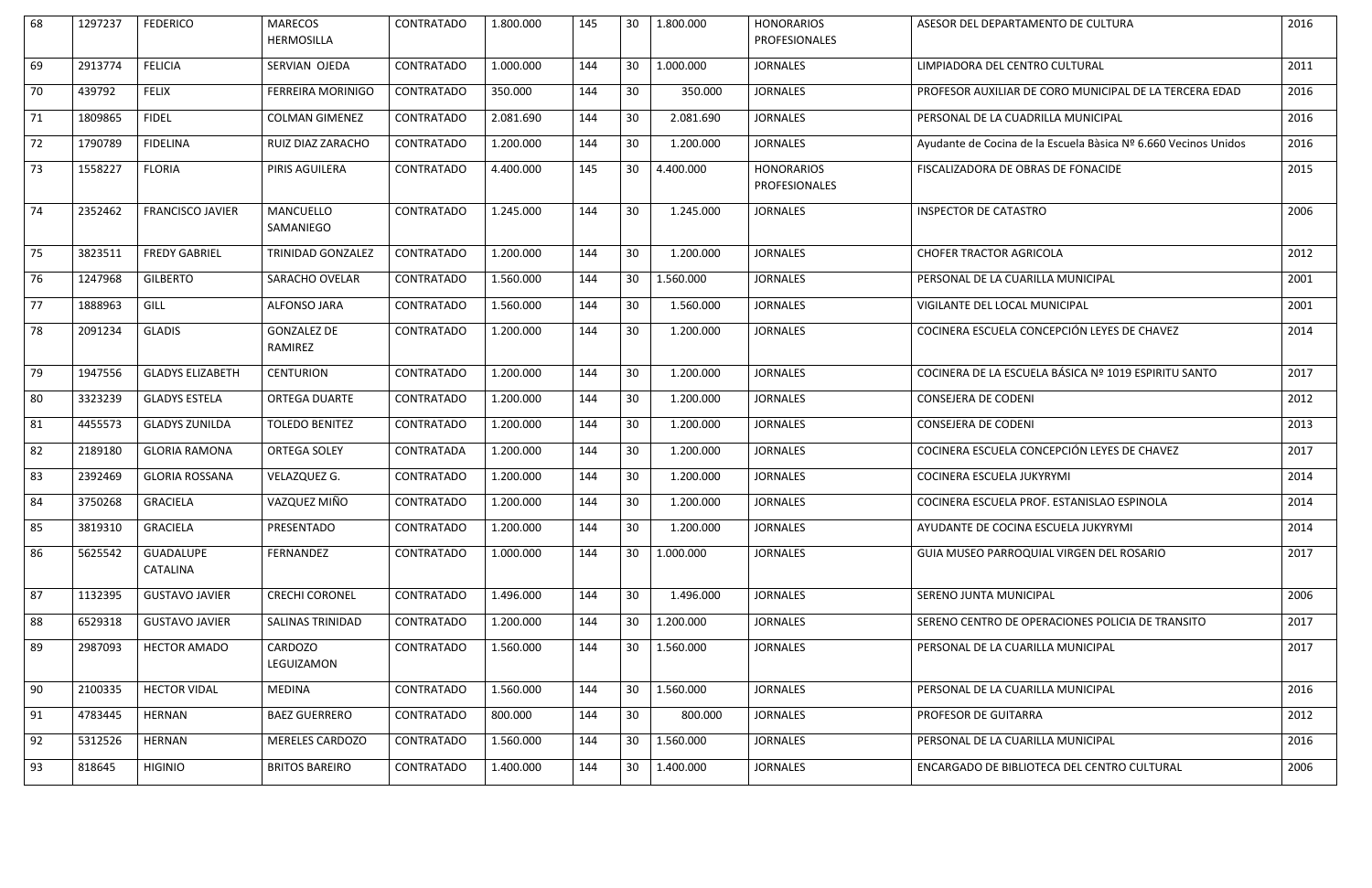| 94  | 4186782 | <b>HUGO FRANCISCO</b>   | <b>CABRERA ORTEGA</b>         | <b>CONTRATADO</b> | 1.250.000 | 144 | 30 | 1.250.000 | <b>JORNALES</b>                           | PROFESOR DEL TALLER DE TEATRO                                                  | 2012 |
|-----|---------|-------------------------|-------------------------------|-------------------|-----------|-----|----|-----------|-------------------------------------------|--------------------------------------------------------------------------------|------|
| 95  | 4385687 | <b>HUGO JAVIER</b>      | ZORRILLA                      | <b>CONTRATADO</b> | 1.560.000 | 144 | 30 | 1.560.000 | <b>JORNALES</b>                           | PERSONAL DE LA CUARILLA MUNICIPAL                                              | 2006 |
| 96  | 2177322 | <b>INOCENCIO</b>        | <b>GAONA</b>                  | <b>CONTRATADO</b> | 1.560.000 | 144 | 30 | 1.560.000 | <b>JORNALES</b>                           | PERSONAL DE LA CUARILLA MUNICIPAL                                              | 1979 |
| 97  | 7897024 | <b>ISAAC EMANUEL</b>    | <b>RIVEROS BRITEZ</b>         | <b>CONTRATADO</b> | 500.000   | 144 | 30 | 500.000   | <b>JORNALES</b>                           | AYUDANTE DE VIGILANCIA DE LA PLAZA MARTIN DE BARUA                             | 2016 |
| 98  | 1754829 | <b>ISABELINO</b>        | CABAÑAS BAREIRO               | <b>CONTRATADO</b> | 1.560.000 | 144 | 30 | 1.560.000 | <b>JORNALES</b>                           | PERSONAL DE LA CUARILLA MUNICIPAL                                              | 2006 |
| 99  | 4669055 | <b>ISAIAS RODRIGO</b>   | <b>TORALES MELGAREJO</b>      | <b>CONTRATADO</b> | 1.560.000 | 144 | 30 | 1.560.000 | <b>JORNALES</b>                           | PERSONAL DE LA CUADRILLA MUNICIPAL                                             | 2017 |
| 100 | 781016  | <b>ISIDRO</b>           | RAMIREZ                       | <b>CONTRATADO</b> | 1.560.000 | 144 | 30 | 1.560.000 | <b>JORNALES</b>                           | PERSONAL DE LA CUARILLA MUNICIPAL                                              | 2008 |
| 101 | 4633034 | <b>ISRAEL</b>           | <b>COLMAN RIQUELME</b>        | <b>CONTRATADO</b> | 1.500.000 | 144 | 30 | 1.500.000 | <b>JORNALES</b>                           | CHOFER DE CAMION VOLQUETE                                                      | 2012 |
| 102 | 5479144 | <b>JESSICA ANDREA</b>   | ALONSO ALMADA                 | <b>CONTRATADO</b> | 1.000.000 | 144 | 30 | 1.000.000 | <b>JORNALES</b>                           | SECRETARIA DEL DPTO. DE AGRICULTURA                                            | 2006 |
| 103 | 4099219 | <b>JOAQUIN</b>          | <b>AGUAYO</b>                 | <b>CONTRATADO</b> | 400.000   | 144 | 30 | 400.000   | <b>JORNALES</b>                           | PROFESOR DEL CENTRO COMUNITARIO MUNICIPAL DE ARTE DE<br>YVYRATY                | 2018 |
| 104 | 5216443 | <b>JOB DANIEL</b>       | <b>BORDA RODRIGUEZ</b>        | <b>CONTRATADO</b> | 1.610.000 | 144 | 30 | 1.610.000 | <b>JORNALES</b>                           | AUXILIAR DE ADMINISTRATIVO DE LA JUNTA MUNICIPAL                               | 2012 |
| 105 | 4812502 | JOSÉ ANTONIO            | SÁNCHEZ MARTINEZ              | <b>CONTRATADO</b> | 1.280.000 | 144 | 30 | 1.280.000 | <b>JORNALES</b>                           | <b>INSPECTOR DE TRANSITO</b>                                                   | 2018 |
| 106 | 4257617 | JOSE DE LOS SANTOS      | <b>BELOTTO BRITEZ</b>         | <b>CONTRATADO</b> | 1.160.000 | 144 | 30 | 1.160.000 | <b>JORNALES</b>                           | SERENO MERCADO MUNICIPAL                                                       | 2014 |
| 107 | 2928069 | <b>JOSÉ LUIS</b>        | <b>FERREIRA SALINAS</b>       | <b>CONTRATADO</b> | 1.560.000 | 144 | 30 | 1.560.000 | <b>JORNALES</b>                           | PERSONAL DE LA CUARILLA MUNICIPAL                                              | 2006 |
| 108 | 3709771 | JOSÉ LUIS               | <b>GONZALEZ BARBOTE</b>       | <b>CONTRATADO</b> | 800.000   | 144 | 30 | 800.000   | <b>JORNALES</b>                           | AUXILIAR DE SECRETARIA DE DEPORTES                                             | 2010 |
| 109 | 2498038 | <b>JOSEFINA</b>         | <b>GONZALEZ VERA</b>          | <b>CONTRATADO</b> | 1.290.000 | 144 | 30 | 1.290.000 | <b>JORNALES</b>                           | SECRETARIA DE INTENDENCIA                                                      | 2011 |
| 110 | 263419  | <b>JUAN</b>             | <b>BRITEZ RIVEROS</b>         | <b>CONTRATADO</b> | 2.364.000 | 144 | 30 | 2.364.000 | <b>JORNALES</b>                           | SECRETARIO DE DEPORTES                                                         | 2006 |
| 111 | 1282795 | <b>JUAN BAUTISTA</b>    | <b>RIVEROS RODAS</b>          | <b>CONTRATADO</b> | 500.000   | 144 | 30 | 500.000   | <b>JORNALES</b>                           | PROFESOR DE GUARANI DE LA ESCUELA DE TEATRO                                    | 2018 |
| 112 | 4647534 | <b>JUAN GABRIEL</b>     | ZARATE GONZALEZ               | <b>CONTRATADO</b> | 1.000.000 | 144 | 30 | 1.000.000 | <b>JORNALES</b>                           | <b>ENCARGADO DE TELECENTRO</b>                                                 | 2010 |
| 113 | 2339552 | <b>JUAN IGNACIO</b>     | SERVIAN                       | <b>CONTRATADO</b> | 1.500.000 | 144 | 30 | 1.500.000 | <b>JORNALES</b>                           | <b>CAMION VOLQUETE</b>                                                         | 2018 |
| 114 | 5196321 | JUAN JOSÉ ANTONIO       | <b>ESCURRA</b>                | <b>CONTRATADO</b> | 1.080.000 | 144 | 30 | 1.080.000 | <b>JORNALES</b>                           | AUXILIAR DE INTENDENCIA                                                        | 2017 |
| 115 | 1666928 | <b>JUAN OBDULIO</b>     | DIAZ DOMINGUEZ                | CONTRATADO        | 860.000   | 144 | 30 | 860.000   | <b>JORNALES</b>                           | PROFESOR DE GUITARRA                                                           | 2010 |
| 116 | 4592890 | <b>JUAN RAMON</b>       | <b>AMARILLA</b><br>LEGUIZAMON | <b>CONTRATADO</b> | 1.500.000 | 144 | 30 | 1.500.000 | <b>JORNALES</b>                           | PERSONAL DE LA CUADRILLA MUNICIPAL                                             | 2016 |
| 117 | 5630921 | <b>JUANA CAROLINA</b>   | <b>TORALES GONZALEZ</b>       | CONTRATADA        | 1.000.000 | 144 | 30 | 1.000.000 | <b>JORNALES</b>                           | SECRETARIA DE LA DIRECCION DE OBRAS COMISIONADA A LA JUNTA<br><b>MUNICIPAL</b> | 2017 |
| 118 | 1136826 | <b>JULIO CESAR</b>      | RODRIGUEZ PEREZ               | <b>CONTRATADO</b> | 2.235.000 | 145 | 30 | 2.235.000 | <b>HONORARIOS</b><br><b>PROFESIONALES</b> | ASESOR DE LA JUNTA MUNICIPAL                                                   | 2017 |
| 119 | 3252500 | <b>KARINA ELIZABETH</b> | <b>ACOSTA</b>                 | <b>CONTRATADO</b> | 1.200.000 | 144 | 30 | 1.200.000 | <b>JORNALES</b>                           | COCINERA DE LA ESCUELA VECINOS UNIDOS                                          | 2014 |
| 120 | 6036284 | LAURA ANALIA            | <b>TORALES MENDEZ</b>         | CONTRATADA        | 1.000.000 | 144 | 30 | 1.000.000 | <b>JORNALES</b>                           | ASISTENTE DE LA DIRECCION DE ADMINISTRACION Y FINANZAS                         | 2018 |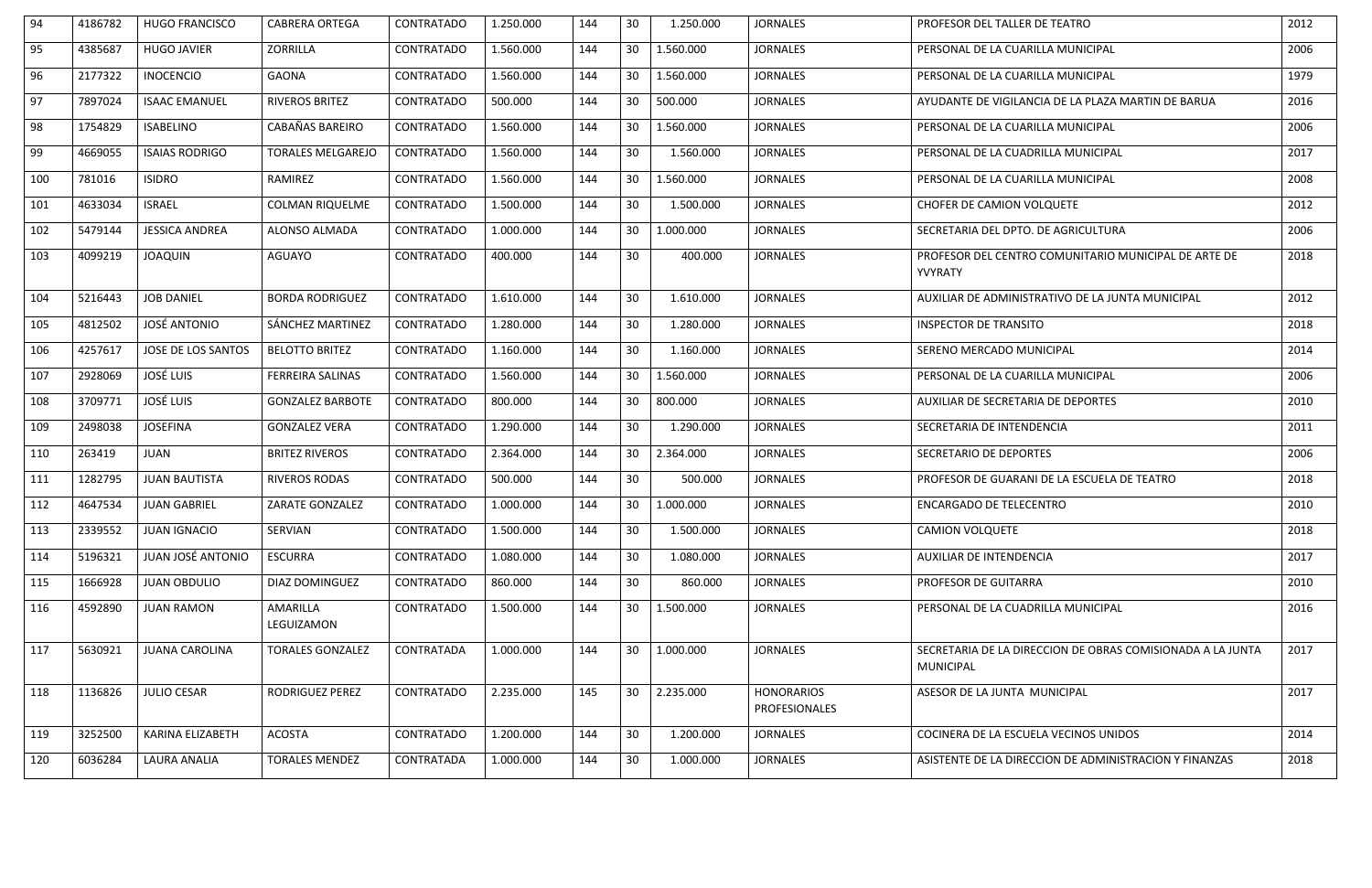| 121 | 3494710 | <b>LAURA DIANA</b>    | <b>CABAÑAS DE BRITEZ</b>              | <b>CONTRATADO</b> | 2.000.000 | 145 | 30              | 2.000.000 | <b>HONORARIOS</b><br><b>PROFESIONALES</b> | DIRECTORA DE CODENI                                                    | 2004 |
|-----|---------|-----------------------|---------------------------------------|-------------------|-----------|-----|-----------------|-----------|-------------------------------------------|------------------------------------------------------------------------|------|
| 122 | 6660154 | <b>LAURA ISABEL</b>   | <b>MARTINEZ GONZALEZ</b>              | CONTRATADA        | 900.000   | 144 | 30              | 900.000   | <b>JORNALES</b>                           | ORDENANZA DE DOC                                                       | 2018 |
| 123 | 2098883 | LAURA MARLENE         | <b>OVANDO</b><br>CAMPUZANO            | <b>CONTRATADO</b> | 500.000   | 144 | 30              | 500.000   | <b>JORNALES</b>                           | PROFESORA DE CORO MUNICIPAL DE LA TERCERA EDAD                         | 2016 |
| 124 | 4544221 | <b>LEANDRO MANUEL</b> | <b>GUERRERO RIVEROS</b>               | CONTRATADO        | 1.000.000 | 144 | 30              | 1.000.000 | <b>JORNALES</b>                           | PROFESOR DE GUITARRA                                                   | 2016 |
| 125 | 5783062 | LEYDA FABIANA         | <b>ESTIGARRIBIA</b><br><b>GIMENEZ</b> | <b>CONTRATADO</b> | 400.000   | 144 | 30              | 400.000   | <b>JORNALES</b>                           | PROFESOR DEL CENTRO COMUNITARIO DE YBYRATY                             | 2012 |
| 126 | 3540444 | <b>LIDA RAMONA</b>    | LEÓN ADORNO                           | <b>CONTRATADO</b> | 1.560.000 | 144 | 30              | 1.560.000 | <b>JORNALES</b>                           | PERSONAL DE LA CUARILLA MUNICIPAL                                      | 2018 |
| 127 | 2098061 | LIDER ISAAC           | <b>VERA VEGA</b>                      | CONTRATADO        | 1.460.000 | 144 | 30              | 1.460.000 | <b>JORNALES</b>                           | SERENO MERCADO MUNICIPAL                                               | 2006 |
| 128 | 2466636 | <b>LIZ ANDREA</b>     | <b>BENITEZ ISASI</b>                  | <b>CONTRATADO</b> | 800.000   | 144 | 30 <sup>°</sup> | 800.000   | <b>JORNALES</b>                           | PROFESORA DE DECLAMACIÓN DE LA ESCUELA Y EL TALLER DE<br>DECLAMACIÓN   | 2012 |
| 129 | 4550817 | <b>LIZ BELEN</b>      | SANCHEZ QUIÑONEZ                      | <b>CONTRATADO</b> | 1.100.000 | 145 | 30              | 1.100.000 | <b>HONORARIOS</b><br><b>PROFESIONALES</b> | ASESORA DE LA DEFENSORIA DEL PUEBLO                                    | 2017 |
| 130 | 3492615 | <b>LUIS ALBERTO</b>   | <b>MENDEZ</b>                         | <b>CONTRATADO</b> | 1.560.000 | 144 | 30              | 1.560.000 | <b>JORNALES</b>                           | PERSONAL DE LA CUARILLA MUNICIPAL                                      | 2012 |
| 131 | 5711196 | <b>MANUELA</b>        | <b>VILLALBA ROTELA</b>                | <b>CONTRATADO</b> | 1.160.000 | 144 | 30              | 1.160.000 | <b>JORNALES</b>                           | PERSONAL DE LA CUARILLA MUNICIPAL                                      | 2017 |
| 132 | 2162857 | <b>MARCIANO</b>       | YEGROS GONZALEZ                       | <b>CONTRATADO</b> | 1.540.000 | 144 | 30              | 1.540.000 | <b>JORNALES</b>                           | PERSONAL DE LA CUADRILLA MUNICIPAL                                     | 2001 |
| 133 | 1519072 | <b>MARCOS</b>         | DIAZ SAMANIEGO                        | <b>CONTRATADO</b> | 1.500.000 | 144 | 30              | 1.500.000 | <b>JORNALES</b>                           | CHOFER DE CAMION VOLQUETE                                              | 2011 |
| 134 | 2933473 | <b>MARCOS AURELIO</b> | <b>ACOSTA FIGUEREDO</b>               | <b>CONTRATADO</b> | 1.800.000 | 144 | 30              | 1.800.000 | <b>JORNALES</b>                           | AYUDANTE PARA CAMION COMPACTADOR                                       | 2004 |
| 135 | 3204412 | MARIA ANDREA          | ACOSTA LEZCANO                        | <b>CONTRATADO</b> | 2.200.000 | 145 | 30              | 2.200.000 | <b>HONORARIOS</b><br><b>PROFESIONALES</b> | NUTRICIONISTA - FONACIDE                                               | 2010 |
| 136 | 3614739 | <b>MARIA CELINA</b>   | LUGO DE ORTIZ                         | CONTRATADO        | 1.200.000 | 144 | 30 <sup>°</sup> | 1.200.000 | <b>JORNALES</b>                           | AYUDANTE DE COCINA ESCUELA CONCEPCIÓN LEYES DE CHAVEZ                  | 2017 |
| 137 | 4982413 | MARIA DEL ROSARIO     | PEREZ VAZQUEZ                         | CONTRATADO        | 1.200.000 | 144 | 30              | 1.200.000 | <b>JORNALES</b>                           | AYUDANTE DE COCINERA DE LA ESCUELA BÁSICA Nº 1359 DON CRLOS<br>CALCENA | 2017 |
| 138 | 2318833 | <b>MARIA ELENA</b>    | ALCARAZ GOMEZ                         | <b>CONTRATADO</b> | 970.000   | 144 | 30 <sup>°</sup> | 970.000   | <b>JORNALES</b>                           | PROFESORA DE DANZA FOLCLORICA                                          | 2014 |
| 139 | 5540070 | <b>MARIA GISSEL</b>   | PEÑA VERA                             | CONTRATADO        | 1.300.000 | 144 | 30              | 1.300.000 | <b>JORNALES</b>                           | AUXILIAR DE DIRECCIÓN DE CATASTRO                                      | 2013 |
| 140 | 1063743 | <b>MARIA GLORIA</b>   | CARDOZO DE<br><b>MERELES</b>          | CONTRATADO        | 1.200.000 | 144 | 30              | 1.200.000 | <b>JORNALES</b>                           | AYUDANTE DE COCINA ESCUELA LAUREANA VEGA                               | 2014 |
| 141 | 1975588 | <b>MARIA INES</b>     | ACOSTA DE<br>CAMPUZANO                | <b>CONTRATADO</b> | 1.200.000 | 144 | 30              | 1.200.000 | <b>JORNALES</b>                           | COCINERA ESCUELA LAUREANA VEGA                                         | 2014 |
| 143 | 2498036 | <b>MARIA LUISA</b>    | ROMERO                                | <b>CONTRATADO</b> | 1.000.000 | 144 | 30              | 1.000.000 | <b>JORNALES</b>                           | ENCARGADA DE BIBLIOTECA DEL CENTRO CULTURAL Y ARTESANAL                | 2016 |
| 144 | 5033755 | MARIA MAGDALENA       | <b>FERNANDEZ ROA</b>                  | <b>CONTRATADO</b> | 1.200.000 | 144 | 30              | 1.200.000 | <b>JORNALES</b>                           | AYUDANTE DE COCINERA DE LA ESCUELA BÁSICA Nº 1019 ESPIRITU<br>SANTO    | 2017 |
| 145 | 2284382 | MARIA MAXIMA          | <b>GAONA FRANCO</b>                   | <b>CONTRATADO</b> | 1.200.000 | 144 | 30              | 1.200.000 | <b>JORNALES</b>                           | COCINA ESCUELA MEDALLA MILAGROSA                                       | 2014 |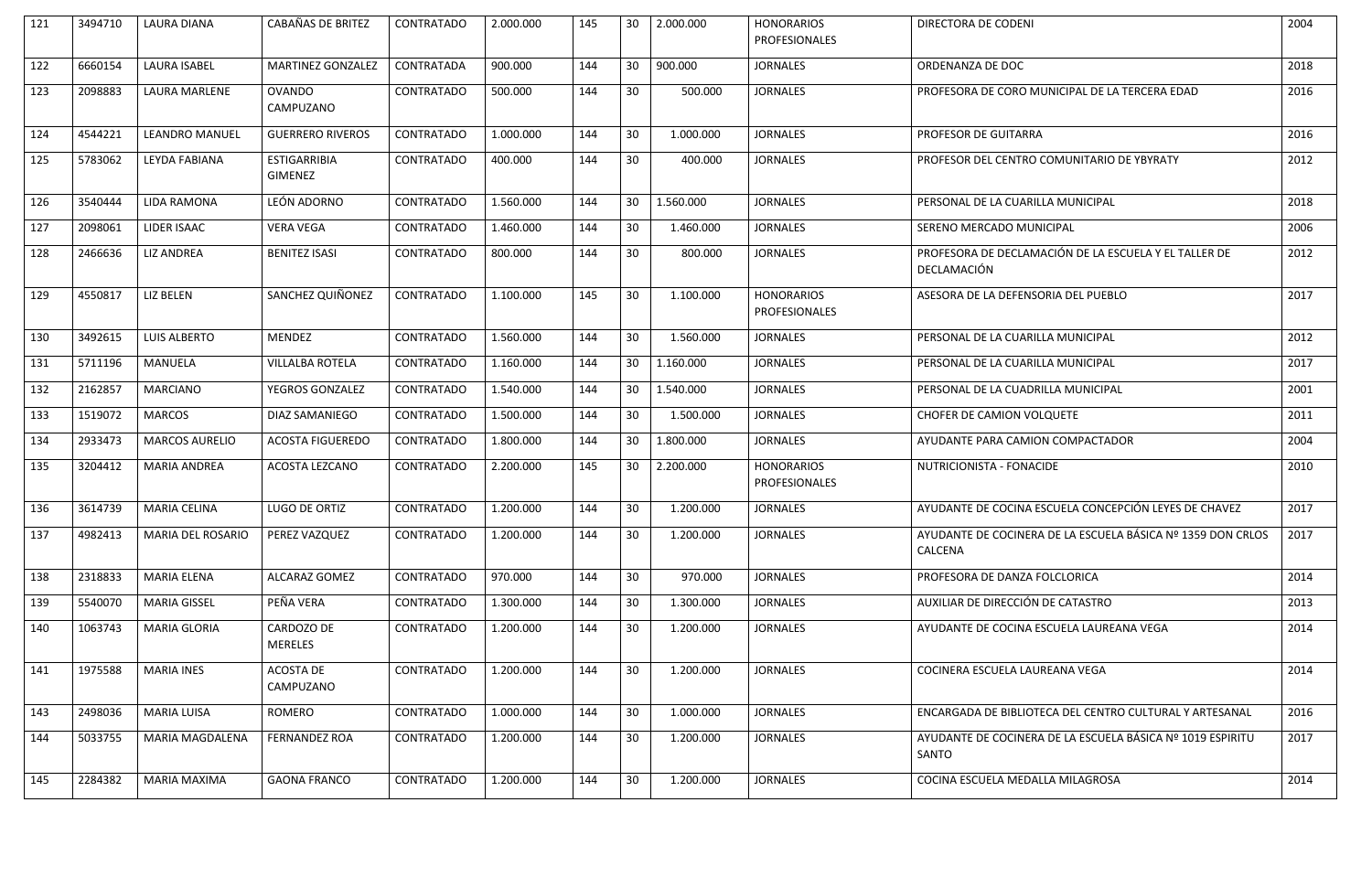| 146 | 3331661 | MARÍA VICTORINA              | CANTERO                              | <b>CONTRATADO</b> | 1.560.000   | 144 | 30              | 1.560.000 | <b>JORNALES</b>                                   | PERSONAL DE LA CUARILLA MUNICIPAL                                | 2006 |
|-----|---------|------------------------------|--------------------------------------|-------------------|-------------|-----|-----------------|-----------|---------------------------------------------------|------------------------------------------------------------------|------|
| 147 | 5872263 | <b>MARIA VIVIANA</b>         | OJEDA NAVARRO                        | CONTRATADO        | 1.200.000   | 144 | 30              | 1.200.000 | <b>JORNALES</b>                                   | PERSONAL DE LIMPIEZA                                             | 2018 |
| 148 | 1848651 | <b>MARIO LUIS</b>            | <b>ESCOBAR ROJAS</b>                 | <b>CONTRATADO</b> | 2.362.000   | 141 | 30              | 2.362.000 | <b>TECNICO</b>                                    | <b>ENCARGADO DE COMISIONES VECINALES</b>                         | 2012 |
| 149 | 3964042 | <b>MARTA ISABEL</b>          | RAMIREZ BAEZ                         | <b>CONTRATADO</b> | 1.200.000   | 144 | 30              | 1.200.000 | <b>JORNALES</b>                                   | LIQUIDADORA DE IMPUESTOS                                         | 2014 |
| 150 | 1746262 | <b>MARTIN</b>                | SANABRIA GONZALEZ                    | <b>CONTRATADO</b> | 1.276.000   | 144 | 30              | 1.276.000 | <b>JORNALES</b>                                   | PERSONAL DE LA CUARILLA MUNICIPAL                                | 2006 |
| 151 | 5262483 | <b>MARY ESTER</b>            | <b>DELGADO RIQUELME</b>              | <b>CONTRATADO</b> | 200.000     | 144 | 30              | 200.000   | <b>JORNALES</b>                                   | PROFESORA DEL CENTRO COMUNITARIO MUNICIPAL DE ARTE DE<br>YVYRATY | 2018 |
| 152 | 3354855 | <b>MAXIMO DANIEL</b>         | ORTEGA AYALA                         | <b>CONTRATADO</b> | 2.000.000   | 141 | 30              | 1.500.000 | <b>JORNALES</b>                                   | DIRECTOR DE TRANSITO                                             | 2016 |
| 153 | 3354855 | <b>MAXIMO DANIEL</b>         | ORTEGA AYALA                         | CONTRATADO        | $\mathbf 0$ | 133 | 30 <sup>°</sup> | 500.000   | <b>BONIFICACIONES Y</b><br><b>GRATIFICACIONES</b> | DIRECTOR DE TRANSITO                                             | 2016 |
| 154 | 1026790 | <b>MEDARDO</b><br>SALUSTIANO | <b>BOGADO GONZALEZ</b>               | <b>CONTRATADO</b> | 4.950.000   | 145 | 30              | 4.950.000 | <b>HONORARIOS</b><br><b>PROFESIONALES</b>         | ASESOR ECONÓMICO Y CONTADOR                                      | 2007 |
| 155 | 1754110 | <b>MERCEDES</b>              | <b>ALVAREZ</b>                       | CONTRATADO        | 1.276.000   | 144 | 30              | 1.276.000 | <b>JORNALES</b>                                   | LIMPIADORA DE LA INSTITUCIÓN                                     | 2006 |
| 156 | 619291  | MIGUEL ÁNGEL                 | <b>RODRÍGUEZ</b><br><b>FERNANDEZ</b> | <b>CONTRATADO</b> | 5.000.000   | 141 | 30              | 5.000.000 | <b>TECNICO</b>                                    | DIRECTOR DE RECAUDACIÓN                                          | 2012 |
| 157 | 3854793 | <b>MILNER RODRIGO</b>        | <b>FRANCO ALEMAN</b>                 | <b>CONTRATADO</b> | 1.100.000   | 144 | 30              | 1.100.000 | <b>JORNALES</b>                                   | CHOFER DE DIRECCIÓN DE OBRAS                                     | 2011 |
| 158 | 2046954 | <b>MIRIAN ELISA</b>          | <b>CHAVEZ DE CORONEL</b>             | CONTRATADO        | 1.300.000   | 144 | 30              | 1.300.000 | <b>JORNALES</b>                                   | <b>COBRADORA DE MERCADO</b>                                      | 2009 |
| 159 | 2943206 | <b>MIRTHA</b>                | <b>INSFRAN</b>                       | <b>CONTRATADO</b> | 1.430.000   | 144 | 30              | 1.430.000 | <b>JORNALES</b>                                   | LIMPIADORA JUNTA MUNICIPAL                                       | 2001 |
| 160 | 2122790 | <b>MIRYAN</b>                | ARZAMENDIA                           | <b>CONTRATADO</b> | 1.560.000   | 144 | 30              | 1.560.000 | <b>JORNALES</b>                                   | PERSONAL DE LA CUARILLA MUNICIPAL                                | 2001 |
| 161 | 3228515 | NATALIA NOEMÍ                | CÁCERES GAONA                        | <b>CONTRATADO</b> | 1.900.000   | 145 | 30              | 1.900.000 | <b>HONORARIOS</b><br><b>PROFESIONALES</b>         | NUTRICIONISTA - FONACIDE                                         | 2014 |
| 162 | 1432314 | NICASIO DEL PILAR            | <b>OVIEDO</b>                        | CONTRATADO        | 1.560.000   | 144 | 30              | 1.560.000 | <b>JORNALES</b>                                   | PERSONAL DE LA CUARILLA MUNICIPAL                                | 2012 |
| 163 | 569379  | NIDIA                        | SANABRIA DE<br>SANTANDER             | CONTRATADO        | 1.000.000   | 144 | 30              | 1.000.000 | <b>JORNALES</b>                                   | PROFESORA DE LITERATUTA DE LA ESCUELA DE DECLAMACIÓN             | 2001 |
| 164 | 928582  | NIDIA EULOGIA                | <b>ACOSTA DE PEREZ</b>               | <b>CONTRATADO</b> | 1.276.000   | 144 | 30              | 1.276.000 | <b>JORNALES</b>                                   | LIMPIADORA DE LA INSTITUCIÓN                                     | 2006 |
| 165 | 3516113 | NIDIA RAQUEL                 | <b>MEZA ROBLES</b>                   | <b>CONTRATADO</b> | 1.200.000   | 144 | 30              | 1.200.000 | <b>JORNALES</b>                                   | AYUDANTE COCINA ESCUELA CONCEPCIÓN LEYES DE CHAVEZ               | 2014 |
| 166 | 3524751 | NILDA ANTONIA                | <b>RICHER CHAVEZ</b>                 | <b>CONTRATADO</b> | 1.100.000   | 144 | 30              | 1.100.000 | <b>JORNALES</b>                                   | SECRETARIA DE DEPARTAMENTO DE SUMINISTRO                         | 2017 |
| 167 | 2215348 | NILDA BEATRIZ                | <b>GUTIERREZ DE ARCE</b>             | <b>CONTRATADO</b> | 500.000     | 144 | 30              | 500.000   | <b>JORNALES</b>                                   | ENCARGADA DE COMERCIALIZACIÓN DE PRODUCTOS ARTESANALES           | 2018 |
| 168 | 3982589 | NILDA CONCEPCION             | GONZALEZ<br>CABALLERO                | CONTRATADO        | 2.200.000   | 145 | 30              | 2.200.000 | <b>HONORARIOS</b><br><b>PROFESIONALES</b>         | DIRECTORA DE SALUBRIDAD E HIGIENE                                | 2016 |
| 169 | 4132772 | NÍNIVE MARIA<br>ALEJANDRA    | ARCE CHAMORRO                        | <b>CONTRATADO</b> | 970.000     | 144 | 30              | 970.000   | <b>JORNALES</b>                                   | PROFESORA DE DANZA JAZZ                                          | 2010 |
| 170 | 3448169 | NOELIA ISIDORA               | SALINAS CABAÑAS                      | <b>CONTRATADO</b> | 1.180.000   | 144 | 30              | 1.180.000 | <b>JORNALES</b>                                   | <b>RECEPCIONISTA</b>                                             | 2004 |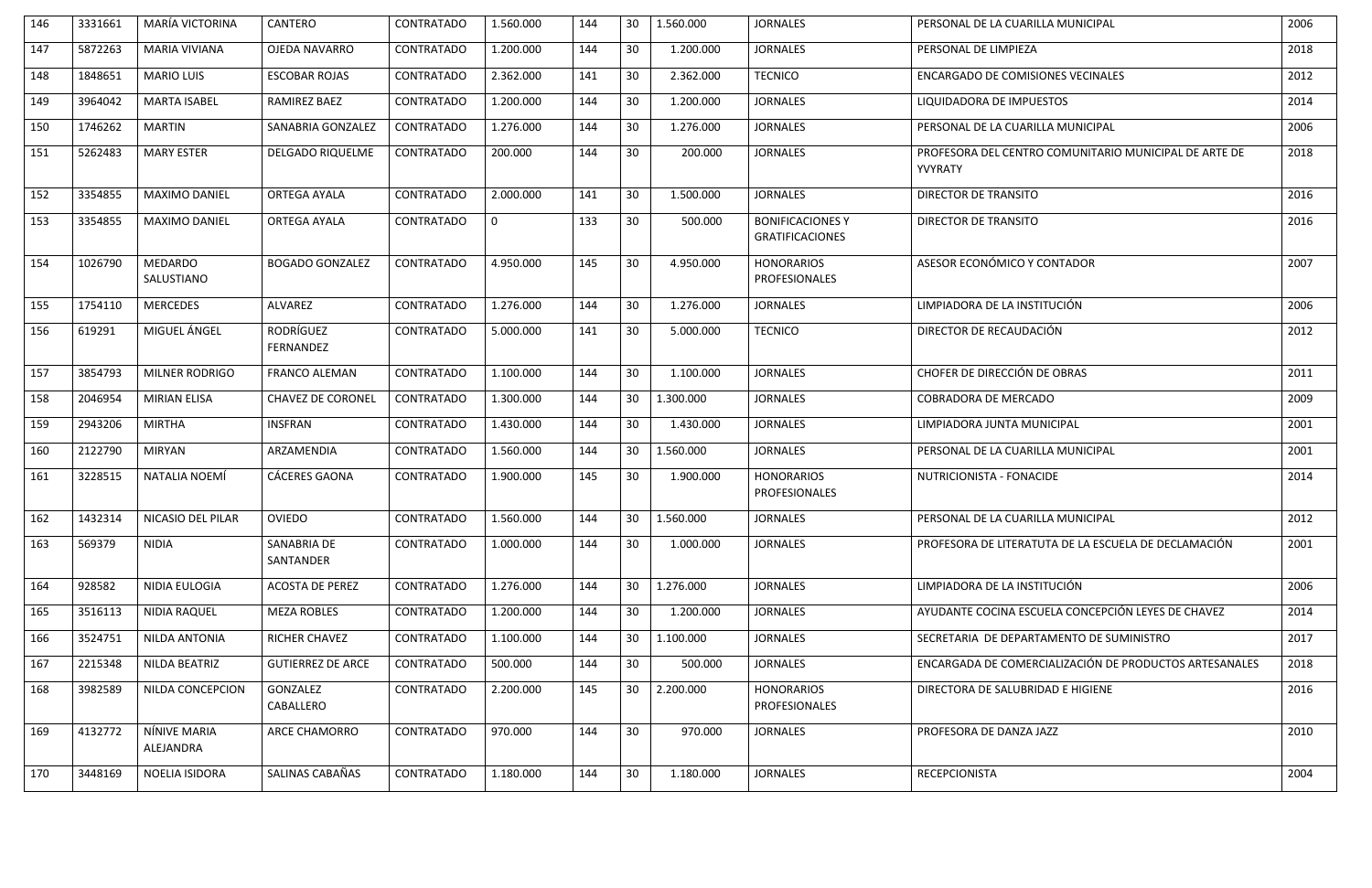| 171 | 3303069 | <b>NORMA BEATRIZ</b>    | PEREZ RUIZ                | <b>CONTRATADO</b> | 1.200.000 | 144 | 30              | 1.200.000 | <b>JORNALES</b>                           | COCINERA ESCUELA URUNDE'Y                               | 2014 |
|-----|---------|-------------------------|---------------------------|-------------------|-----------|-----|-----------------|-----------|-------------------------------------------|---------------------------------------------------------|------|
| 172 | 1796682 | <b>OSCAR</b>            | LEGUIZAMÓN OVELAR         | CONTRATADO        | 2.000.000 | 144 | 30              | 2.000.000 | <b>JORNALES</b>                           | PERSONAL DE LA CUADRILLA MUNICIPAL                      | 2016 |
| 173 | 2103153 | <b>OSCAR ARSENIO</b>    | ALVARENGA CABAÑAS         | <b>CONTRATADO</b> | 1.560.000 | 144 | 30              | 1.560.000 | <b>JORNALES</b>                           | PERSONAL DE LA CUARILLA MUNICIPAL                       | 2017 |
| 174 | 4218576 | OSCAR ASUNCIÓN          | RODRIGUEZ ORTIZ           | <b>CONTRATADO</b> | 1.800.000 | 144 | 30              | 1.800.000 | <b>JORNALES</b>                           | ENCARGADO DE MANTENIMIENTO Y REPARACIONES DE REP. MUNIC | 2016 |
| 175 | 1245050 | PABLO                   | <b>ROA</b>                | <b>CONTRATADO</b> | 1.700.000 | 144 | 30              | 1.700.000 | <b>JORNALES</b>                           | DIRECTOR DEL MERCADO MUNICIPAL                          | 2016 |
| 176 | 1697871 | PAOLA MARIA             | ROJAS PANIAGUA            | <b>CONTRATADO</b> | 1.035.000 | 144 | 30              | 1.035.000 | <b>JORNALES</b>                           | PROFESORA DE DECLAMACIÓN DE LA ESCUELA DE DECLAMACIÓN   | 2010 |
| 177 | 3974912 | PAOLA ASUNCIÓN          | ZARZA VEGA                | <b>CONTRATADO</b> | 400.000   | 144 | 30              | 400.000   | <b>JORNALES</b>                           | PROFESORA DEL CENTRO COMUNITARIO DEL ARTE DE YBYRATY    | 2012 |
| 178 | 4580207 | PEDRO INOCENCIO         | ROMERO BRITEZ             | <b>CONTRATADO</b> | 2.500.000 | 144 | 30              | 2.500.000 | <b>JORNALES</b>                           | ENCARGADO DEL DEPARTAMENTO DE ASEO URBANO               | 2015 |
| 179 | 1489727 | <b>PORFIRIA</b>         | LÓPEZ DE MORENO           | <b>CONTRATADO</b> | 1.298.000 | 144 | 30              | 1.298.000 | <b>JORNALES</b>                           | LIMPIADORA DE LA INSTITUCIÓN                            | 2007 |
| 180 | 713751  | PORFIRIO SAMUEL         | <b>CACERES REINOZZO</b>   | <b>CONTRATADO</b> | 800.000   | 144 | 30              | 800.000   | <b>JORNALES</b>                           | <b>SERENO DE CAPEDI</b>                                 | 2004 |
| 181 | 2315455 | RAFAELA                 | <b>BARBOTTE DE YEGROS</b> | <b>CONTRATADO</b> | 1.500.000 | 144 | 30              | 1.500.000 | <b>JORNALES</b>                           | ASISTENDE DE LA SECRETARIA DE LA MUJER                  | 2016 |
| 182 | 1771781 | <b>RAMON</b>            | <b>BENITEZ ESCOBAR</b>    | <b>CONTRATADO</b> | 1.378.000 | 144 | 30              | 1.378.000 | <b>JORNALES</b>                           | <b>INSPECTOR DE TRANSITO</b>                            | 2001 |
| 183 | 1713845 | <b>RAMON ARTEMIO</b>    | ALDAMA CENTURIÓN          | CONTRATADO        | 3.900.000 | 145 | 30              | 3.900.000 | <b>HONORARIOS</b><br><b>PROFESIONALES</b> | JEFE DE GABINETE                                        | 2014 |
| 184 | 1898186 | <b>RAMONA</b>           | ORTIZ OJEDA               | <b>CONTRATADO</b> | 2.362.070 | 144 | 30              | 2.362.070 | <b>JORNALES</b>                           | ENCARGADA DE SECRETARIA DE ACCION SOCIAL                | 2010 |
| 185 | 1667958 | <b>REGIS</b>            | CABAÑAS RIVEROS           | <b>CONTRATADO</b> | 1.200.000 | 144 | 30              | 1.200.000 | <b>JORNALES</b>                           | SERENO CICLOVIA MUNICIPAL                               | 2015 |
| 186 | 4635983 | REINALDO                | ALFONSO RUIZ DIAZ         | CONTRATADO        | 1.560.000 | 144 | 30              | 1.560.000 | <b>JORNALES</b>                           | PERSONAL DE LA CUADRILLA MUNICIPAL                      | 2017 |
| 187 | 5024267 | <b>RICARDO</b>          | <b>GAONA</b>              | CONTRATADO        | 1.200.000 | 144 | 30              | 1.200.000 | <b>JORNALES</b>                           | <b>CHOFER DE CODENI</b>                                 | 2017 |
| 188 | 5626982 | <b>RICHARD GILBERTO</b> | <b>FRETES OVELAR</b>      | <b>CONTRATADO</b> | 1.280.000 | 144 | 30              | 1.280.000 | <b>JORNALES</b>                           | <b>INSPECTOR DE TRANSITO</b>                            | 2017 |
| 189 | 4387304 | <b>ROBERT DAMIR</b>     | <b>JARA MARECOS</b>       | CONTRATADO        | 800.000   | 144 | 30 <sup>°</sup> | 800.000   | <b>JORNALES</b>                           | PROFESOR DE GUITARRA                                    | 2013 |
| 190 | 4752535 | <b>ROBERTO</b>          | <b>FIGUEREDO</b>          | <b>CONTRATADO</b> | 2.200.000 | 144 | 30              | 2.200.000 | <b>JORNALES</b>                           | CHOFER CAMION COMPACTADOR                               | 2011 |
| 191 | 4186368 | ROBERTO RAMON           | <b>GONZALEZ ROMAN</b>     | CONTRATADO        | 750.000   | 144 | 30 <sup>°</sup> | 750.000   | <b>JORNALES</b>                           | PROFESOROR DE TEORIA TEATRAL DE LA ESCUELA DE TEATRO    | 2011 |
| 192 | 4109409 | <b>RODOLFO</b>          | VILLASBOA PÉREZ           | CONTRATADO        | 2.500.000 | 145 | 30              | 2.500.000 | <b>HONORARIOS</b><br><b>PROFESIONALES</b> | ENCARGADO DEL DEPARTAMENTO DE AGRICULTURA               | 2017 |
| 193 | 6258341 | <b>RODRIGO FABIAN</b>   | <b>LEÓN FRETES</b>        | <b>CONTRATADO</b> | 1.560.000 | 144 | 30              | 1.560.000 | <b>JORNALES</b>                           | PERSONAL DE LA CUADRILLA MUNICIPAL                      | 2017 |
| 194 | 4227809 | ROLANDO<br>ENMANUEL     | <b>MANCUELLO MEDINA</b>   | CONTRATADO        | 4.400.000 | 141 | 30              | 4.400.000 | <b>TECNICO</b>                            | <b>DIRECTOR DE OBRAS</b>                                | 2015 |
| 195 | 4981501 | <b>ROMINA</b>           | <b>FLORENTIN MEDINA</b>   | <b>CONTRATADO</b> | 1.150.000 | 144 | 30              | 1.150.000 | <b>JORNALES</b>                           | SECRETARIA DE LA DIRECCION DE OBRAS                     | 2011 |
| 196 | 3331686 | <b>RONNY EMILIO</b>     | <b>AMARILLA RIVEROS</b>   | <b>CONTRATADO</b> | 1.500.000 | 144 | 30              | 1.500.000 | <b>JORNALES</b>                           | <b>CHOFER DE TRACTOR AGRICOLA</b>                       | 2011 |
| 197 | 5383925 | <b>RUTH MARIZA</b>      | <b>TORRES GOMEZ</b>       | CONTRATADO        | 400.000   | 144 | 30              | 400.000   | <b>JORNALES</b>                           | PROFESORA AUXILIAR DE DANZA FOLCLORICA                  | 2013 |
|     |         |                         |                           |                   |           |     |                 |           |                                           |                                                         |      |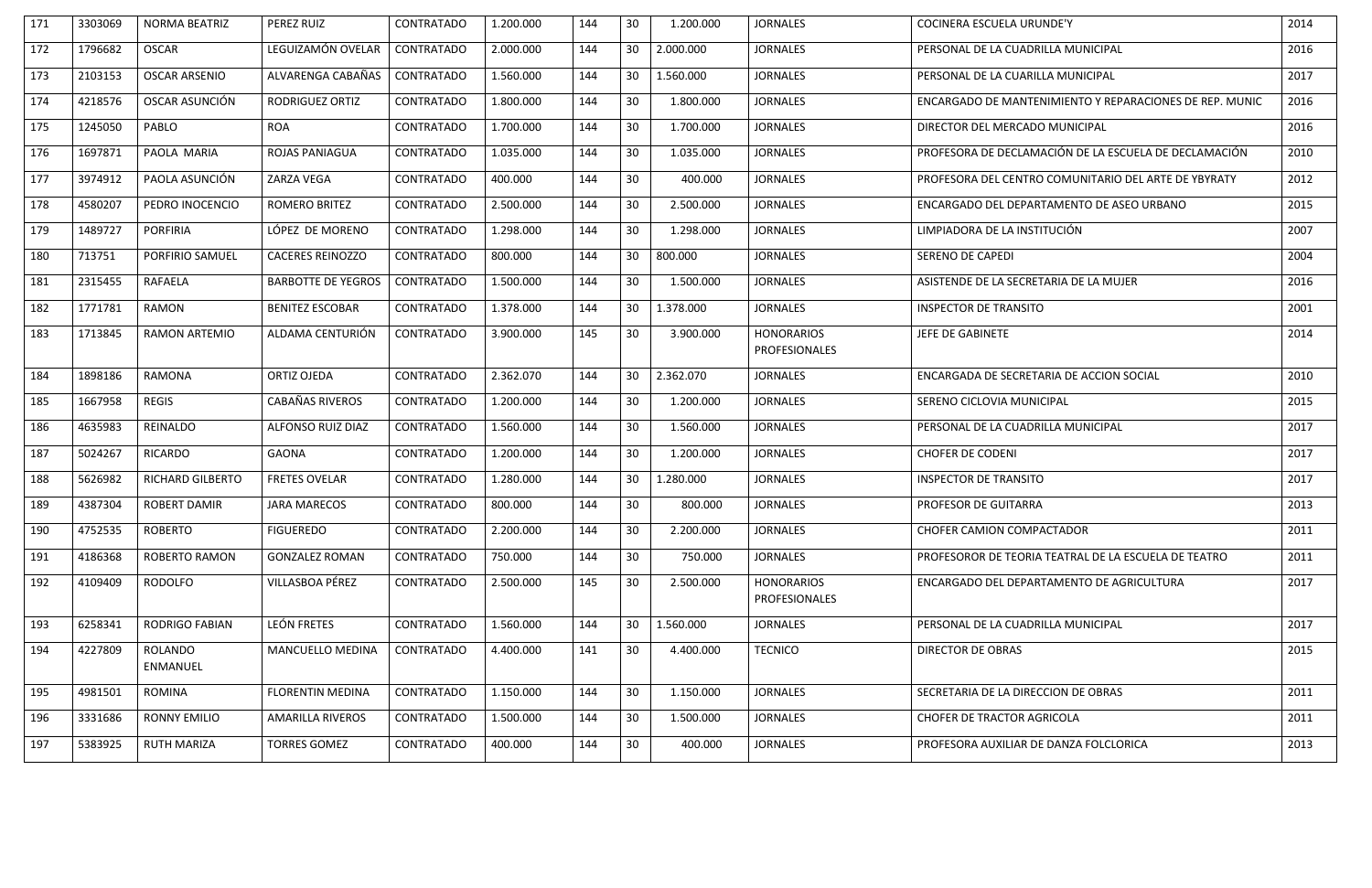| 198 | 5124200 | SAMUEL                                | <b>VELAZQUEZ ESCOBAR</b>     | <b>CONTRATADO</b>               | 1.500.000   | 145 | 30 | 1.500.000   | <b>HONORARIOS</b><br>PROFESIONALES | ASISTENTE TECNICO DEL DEPARTAMENTO DE AGRICULTURA          | 2018 |
|-----|---------|---------------------------------------|------------------------------|---------------------------------|-------------|-----|----|-------------|------------------------------------|------------------------------------------------------------|------|
| 199 | 1961195 | <b>SANTIAGO</b>                       | <b>ESCOBAR</b><br>PRESENTADO | CONTRATADO                      | 1.160.000   | 144 | 30 | 1.160.000   | <b>JORNALES</b>                    | SERENO POLIDEPORTIVO MUNICIPAL                             | 1985 |
| 200 | 1282634 | <b>SANTOS</b>                         | <b>ROJAS ORTEGA</b>          | CONTRATADO                      | 1.080.000   | 144 | 30 | 1.080.000   | <b>JORNALES</b>                    | SERENO MUNICIPAL (ESCUELA YBYRATY)                         | 2006 |
| 201 | 3534668 | <b>SILVINA</b>                        | LOPEZ RUIZ DIAZ              | <b>CONTRATADO</b>               | 1.200.000   | 144 | 30 | 1.200.000   | <b>JORNALES</b>                    | COCINERA DE LA ESCUELA BÁSICA Nº 1359 DON CRLOS CALCENA    | 2017 |
| 202 | 1094356 | <b>SINDULFO</b>                       | <b>GONZALEZ MENDEZ</b>       | CONTRATADO                      | 1.500.000   | 144 | 30 | 1.500.000   | <b>JORNALES</b>                    | <b>CAMION BOLQUETE</b>                                     | 2017 |
| 203 | 3493490 | <b>TOMAS</b>                          | <b>MORINIGO</b>              | CONTRATADO                      | 1.800.000   | 144 | 30 | 1.800.000   | <b>JORNALES</b>                    | AYUDANTE CAMION COMPACTADOR                                | 2010 |
| 204 | 5054885 | <b>VENANCIO NICOLAS</b>               | <b>GAUTO ZARZA</b>           | CONTRATADO                      | 500.000     | 144 | 30 | 500.000     | <b>JORNALES</b>                    | UJIER DE LA INTENDENCIA                                    | 2018 |
| 205 | 2082599 | <b>VICTOR ARMANDO</b>                 | <b>COLMAN ROJAS</b>          | <b>CONTRATADO</b>               | 1.400.000   | 144 | 30 | 1.400.000   | <b>JORNALES</b>                    | SERENO DEL CENTRO CULTURAL                                 | 2006 |
| 206 | 998955  | <b>VICTOR ESTEBAN</b><br><b>RAMON</b> | <b>GAONA SERVIN</b>          | CONTRATADO                      | 1.600.000   | 144 | 30 | 1.600.000   | <b>JORNALES</b>                    | AUXILIAR DE ADMINISTRACION Y FINANZAS                      | 2014 |
| 207 | 696705  | <b>VICTOR RAMON</b>                   | <b>FERNANDEZ FRIZZOTI</b>    | CONTRATADO                      | 1.378.000   | 144 | 30 | 1.378.000   | <b>JORNALES</b>                    | <b>INSPECTOR DE TRANSITO</b>                               | 2001 |
| 208 | 1501251 | <b>VIRGINIO</b>                       | <b>MEDINA</b>                | <b>CONTRATADO</b>               | 1.560.000   | 144 | 30 | 1.560.000   | <b>JORNALES</b>                    | <b>SERENO MUNICIPAL</b>                                    | 2001 |
| 209 | 1992919 | <b>WILBERTO</b>                       | <b>FLORENTIN</b>             | CONTRATADO                      | 1.560.000   | 144 | 30 | 1.560.000   | <b>JORNALES</b>                    | PERSONAL DE LA CUARILLA MUNICIPAL                          | 2016 |
| 210 | 4332083 | <b>WILSON</b>                         | PEREZ YEGROS                 | CONTRATADO                      | 1.280.000   | 144 | 30 | 1.280.000   | <b>JORNALES</b>                    | <b>INSPECTOR DE TRANSITO</b>                               | 2016 |
| 211 | 5628204 | <b>WILSON FABIAN</b>                  | GONZALEZ                     | CONTRATADO                      | 1.560.000   | 144 | 30 | 1.560.000   | <b>JORNALES</b>                    | PERSONAL DE LA CUARILLA MUNICIPAL                          | 2009 |
| 212 | 4132760 | YANINA ALEJANDRA                      | <b>ARCE CHAMORRO</b>         | CONTRATADO                      | 400.000     | 144 | 30 | 400.000     | <b>JORNALES</b>                    | PROFESORA AUXILIAR DE DANZA JAZZ                           | 2015 |
| 213 | 2369845 | ZUNILDA                               | LEGUIZAMÓN<br><b>ESTECHE</b> | <b>CONTRATADO</b>               | 1.500.000   | 144 | 30 | 1.500.000   | <b>JORNALES</b>                    | PROFESORA DE DICCIÓN Y DECLAMACIÓN DE LA ESCUELA DE TEATRO | 1997 |
|     |         |                                       |                              |                                 |             |     |    |             |                                    |                                                            |      |
|     |         |                                       |                              | <b>CONTRATADOS</b>              | 298.956.760 |     |    | 298.956.760 |                                    |                                                            |      |
|     |         |                                       |                              | <b>PERMANENTES</b>              | 226.045.155 |     |    |             |                                    |                                                            |      |
|     |         |                                       |                              | <b>COMISIONADO</b><br>S1        | 6.225.000   |     |    |             |                                    |                                                            |      |
|     |         |                                       |                              | <b>COMISIONADO</b><br><b>SE</b> | 2.660.000   |     |    |             |                                    |                                                            |      |
|     |         |                                       |                              |                                 | 533.886.915 |     |    |             |                                    |                                                            |      |
|     |         |                                       |                              |                                 | 533.886.915 |     |    |             |                                    |                                                            |      |